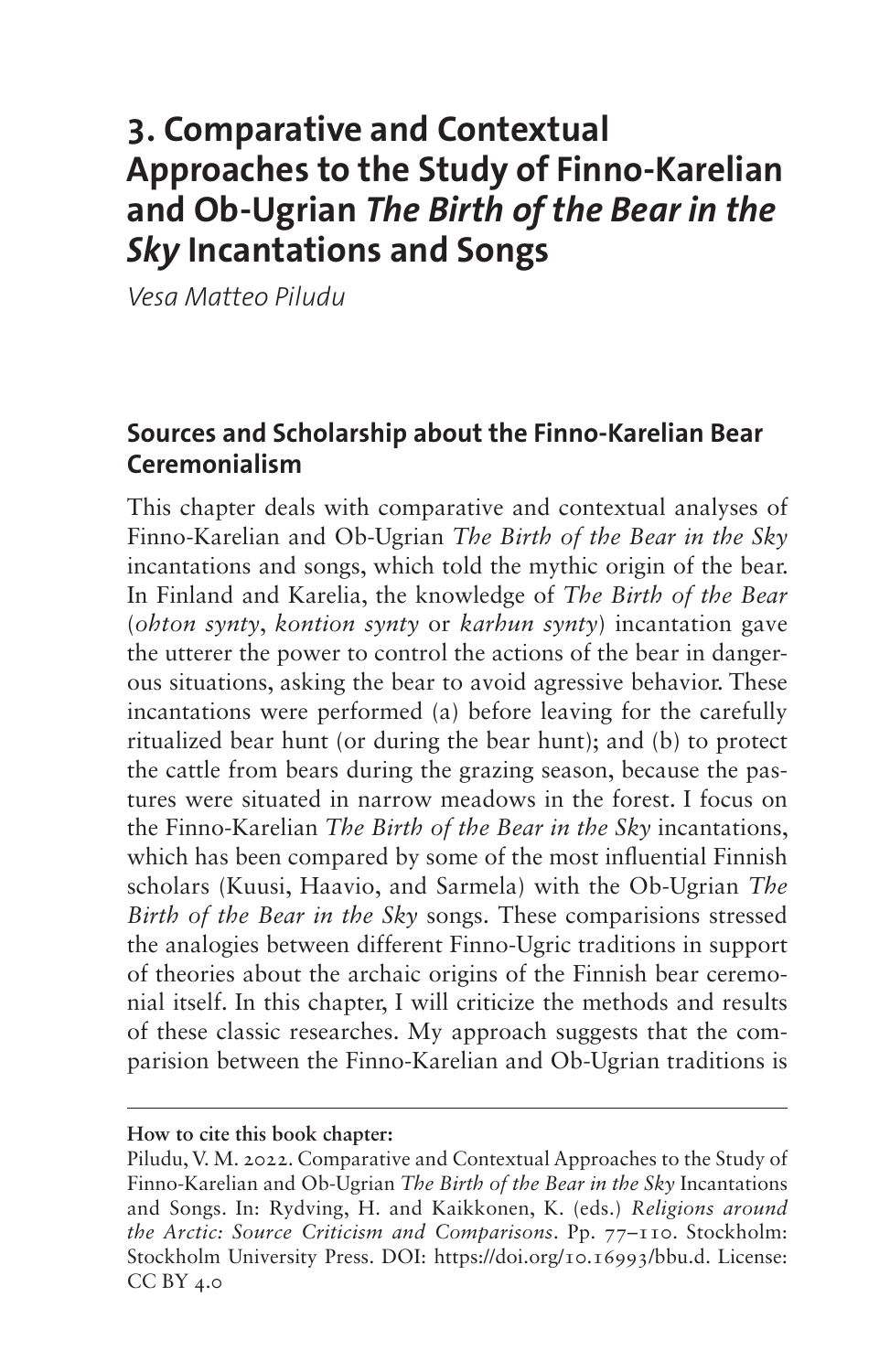indeed useful, but only if the researcher pays necessary attention to the existence of meaningful contextual, ritual and communicative differences between the two traditions. My contextual comparision of the material gave some new results: the lore of cattle herders, the tradition of the *tietäjä*s (sages and trance healers) as well as syncretic beliefs with vernacular interpretations of saints deeply influenced the Finno-Karelian *The Birth of the Bear in the Sky*  incantations. I the past, these influences were negated or considered degenerations of the original and archaic versions. I suggest that the historical stratification of these incantations is complex and, for this reason, it is both fascinating and challenging for contemporary scholars.

The Ob-Ugrian and the Finno-Karelian *The Birth of the Bear in the Sky* songs and incantations also reveal different forms of human-animal communication. In the Ob-Ugrian songs the bear – i.e. a human interpreting the bear – told its myth in first person and from the bear's perspective to humans. In the Finno-Karelian incantations the utterer was human and the listeners were the bear and the forest spirits, and the main perspective therefore the human one. As we will see in the following sections, this difference is of fundamental importance. The chapter also deals also with ontological problems, as the personhood of the bear and forest spirits, and the Finno-Karelian and Ob-Ugrian ways to communicate with these 'forest persons'.

In the first part of the article, I will introduce the sources of Finno-Karelian bear ceremonialism and provide a critical analysis of the traditional Finnish theories and studies on the topic, taking into consideration the importance of *The Birth of the Bear in the Sky* incantations in the important scientific debate on bear ceremonialism.[1](#page-24-0)

I will start with a brief description of the Finno-Karelian bear ceremonial. It was performed in the winter, during the hibernation time, and it included several rituals: (1) preparative and protecting rituals and incantations, performed in the village before leaving for the hunt; (2) singing *The Birth of the Bear* incantation on the border of the forest; (3) songs to persuade the forest spirits to guide the hunters towards the prey or the den; (4) the ritual killing of the bear, including the awakening of the bruin from the den;  $(5)$  songs to persuade the forest spirits to guide the hunters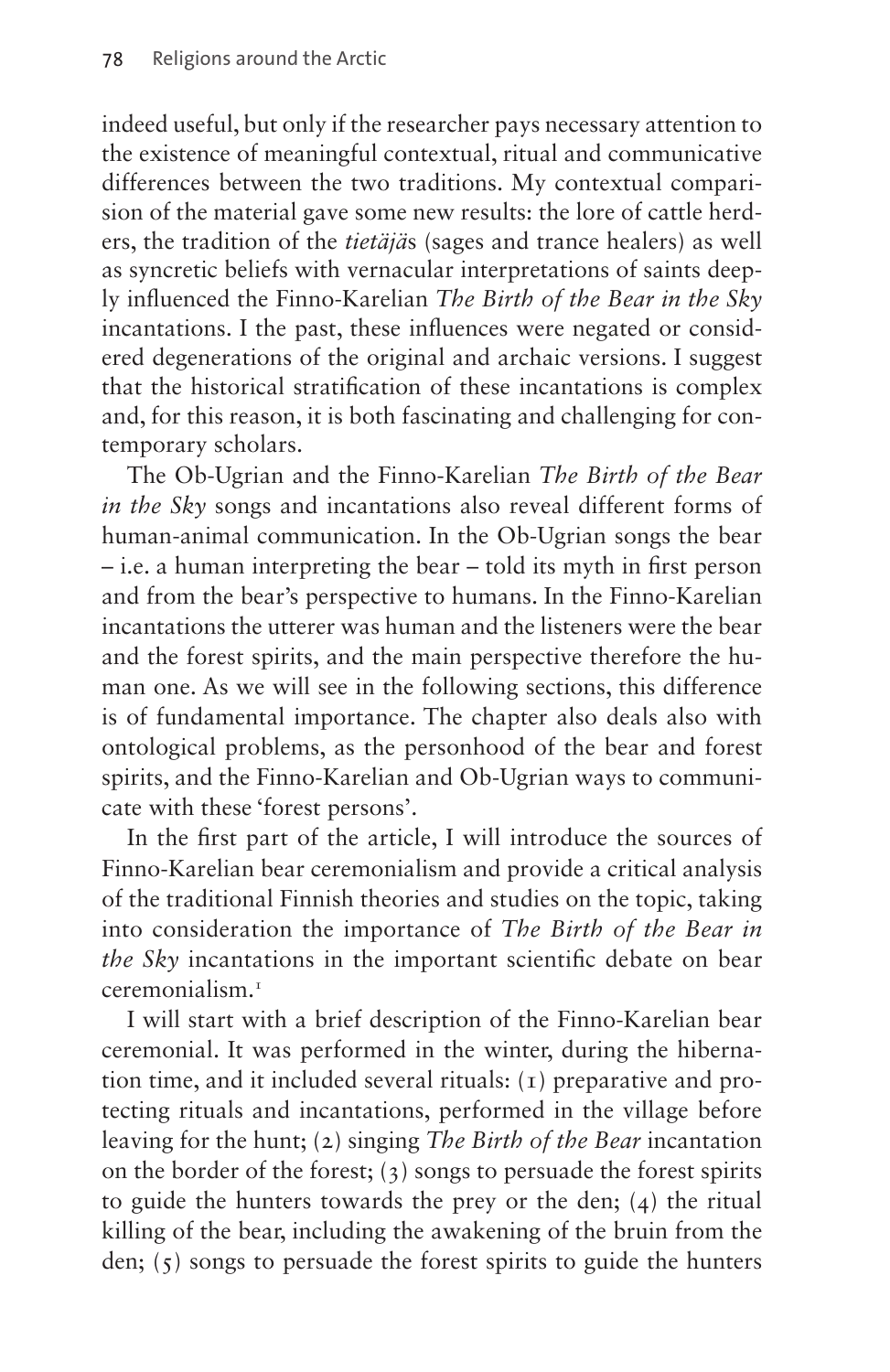towards the prey or the den; (6) the bear feast in the village, the ritual consumption of all the meat, fat and organs of the bear; and (7) the procession with the bear's skull and bones to a sacred pine in the forest, the attachment of the bear's skull on a branch and the performance of songs for the bear's skull and its soul, in order to achieve the regeneration of the animal in its mythical homeland (the forest or the sky).<sup>2</sup> In Finland and Karelia, the bear hunt and ceremonial was performed when a bear had attacked the cattle; the hunting and cattle breeding lore were closely interwined.

Karelians and Eastern Finns considered the forest to be a sacred, otherworldly and sociomorphic environment[,3](#page-24-2) where the bear and the spirits were the non-human or more-than-human persons; the powerful forest spirits (*metsän haltiat*) protected bears and game animals and provided them to the hunters who respectfully performed the rituals, ensuring the regeneration of the animal. The forest was considered a sentient and perceptive environment;[4](#page-24-3) the spirits and the bear could see, listen to and understand human speech and the hunter's actions. Both the bruin and the forest spirits observed the hunt; if the hunter did not perform rituals, they took revenge attacking people or cattle. The ethnologist Laura Stark stresses that guardian spirits were sentient beings with emotions, agency, a moral code, and expectations.<sup>5</sup> The same statement could be considered valid for the bear. The bear had a shifting double identity: it was strictly bound to the families of the forest and sky haltias, but at the same time it had physical and behavioral humanlike characteristics suggesting that it could be a human – a *tietäjä*, a sorcerer (*noita*), a bewitched human, or a human choosing to live in the wilderness – who had been transformed into a bruin.<sup>[6](#page-24-5)</sup> This situation made the bear ex-tremely anomalous and difficult to categorize. The anomality<sup>[7](#page-24-6)</sup> and personhood of the bear requited a ritualization of the hunt and of all the relations with bears. If the hunter correctly performed all the rituals and songs, the woodland denizens were 'pleased'; the forest haltias provided more bears or game animals, and the bear would return in a future feast.<sup>8</sup>

These ontological premises about the personhood of the bear and the forest are very important for the analysis of *The Birth of the Bear* incantations; the bear and the forest spirits were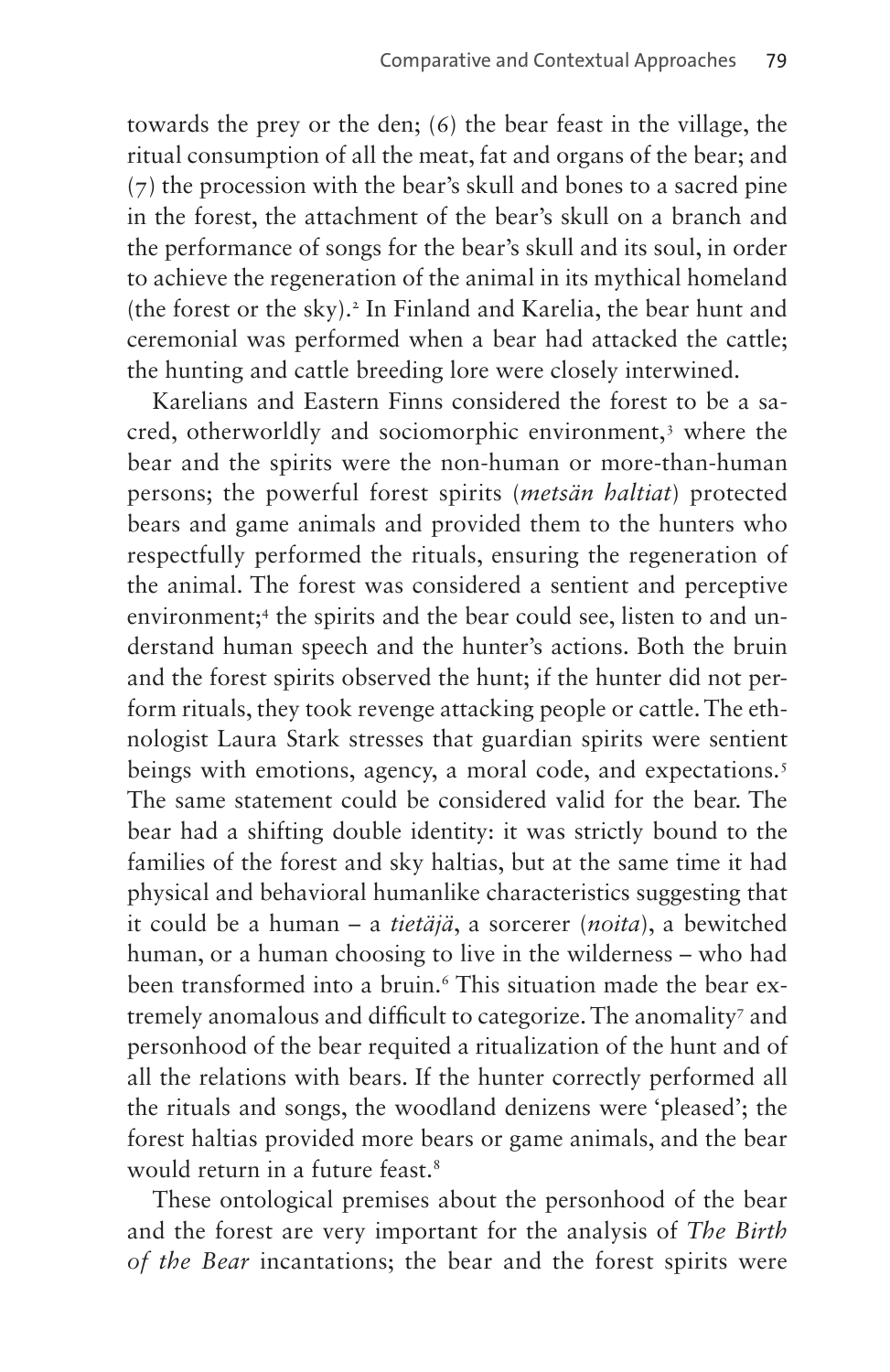considered persons able to understand *The Birth of the Bear* incantations and they were supposed to react in a precise way to the exhortations or requests of the human utterers.

In the nineteenth century, Finnish folklore collectors transcribed a large amount of *Bear Songs* (*karhuvirret*, songs for the bear hunt and ceremonials) in Finland and Karelia. At that time, the bear ceremonial was a vanishing tradition, and the majority of the songs were collected in isolated villages in eastern and northern regions. The fieldwork continued at the beginning of the twentieth century, but the collectors searched for old hunters as informants, people who were able to remember the rituals of the nineteenth century, recall the songs of their fathers and grandfathers, and describe the bear ceremonials done in the past. The material of the twentieth century is therefore strictly connected with the tradition of the previous century.

The main corpus of sources I analyzed for my PhD dissertation were 288 *Bear Songs* published in six different volumes of the collection *Suomen Kansan Vanhat Runot* (Ancient Poems of the Finnish People, henceforth SKVR), which are divided by old Finnish and Karelian regions and folklore genres:

- 1. North Ostrobothnia (including the eastern region Kainuu): 118 songs
- 2. Viena, Archangel or White Sea Karelia: 79 songs
- 3. Savo or Savonia: 44 songs
- 4. Border and Ladoga Karelia and Finnish North Karelia: 40 songs
- 5. Area of the Forest Finns in Central Scandinavia: 5 songs
- 6. Häme or Tavastia (including Central Finland): 2 songs
- 7. Total: 288 songs

All the songs of these and other SKVR volumes are digitalized and readable on a public website.[9](#page-24-8) Analyzing the data geographically, I noticed that in the nineteenth century the *Bear Songs* were mostly collected from small villages in Eastern Finland and Karelia.

The sources about Finnish bear ceremonialism predating the nineteenth century (the golden age of folkore collection in Finland and Karelia) are scarce and quite fragmentary, with the exception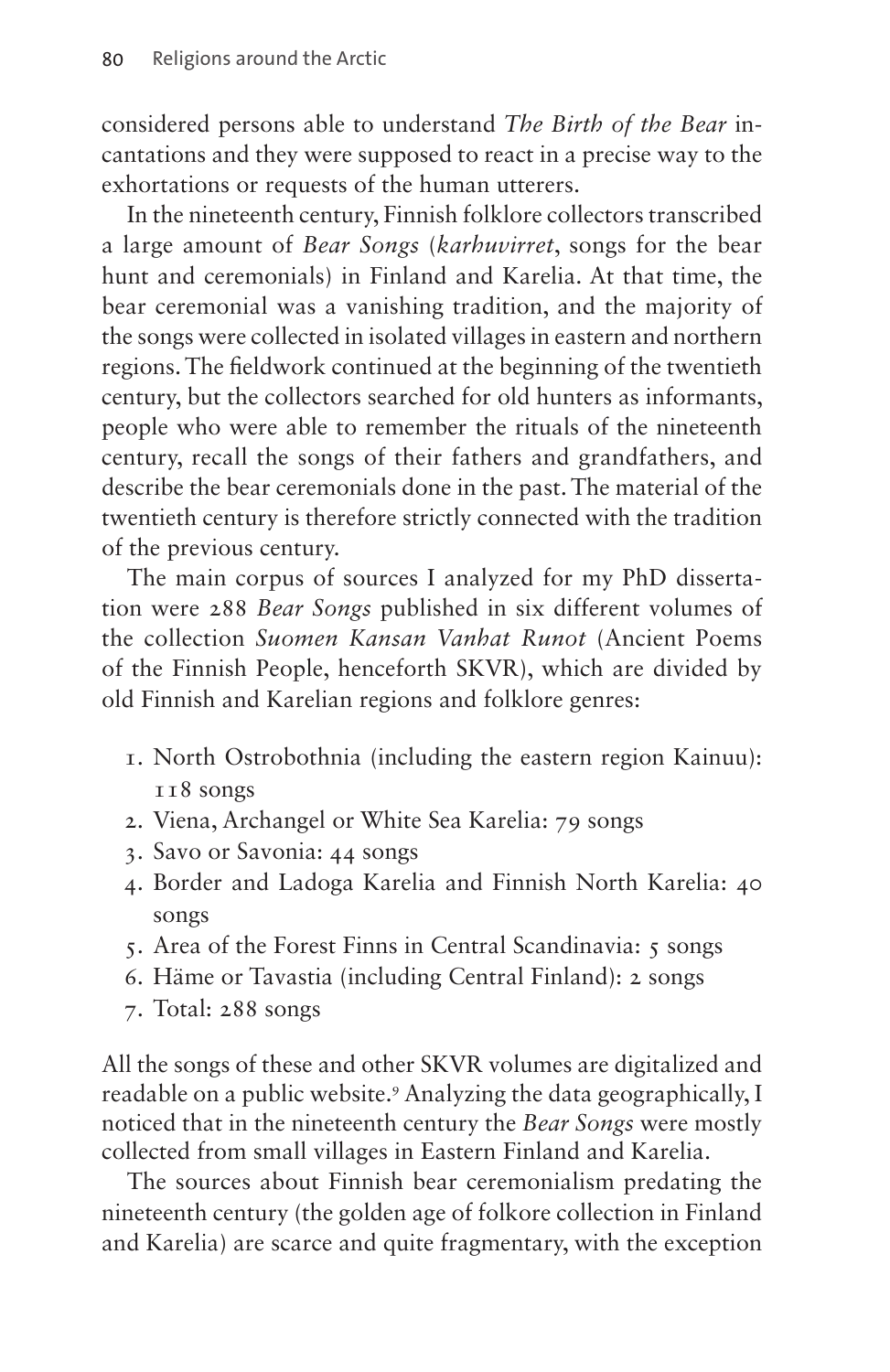of a rich and long *Bear Song* with texts describing the phases of the ceremonial: *The Text of Viitasaari*. [10](#page-24-9) The first written document on the topic is a very brief description of the drinking from the bear skull, the last rite that closed the whole ceremonial. The account was included in a sermon given by the bishop of Finland Isaak Rothovius for the inauguration of the *Regia Academia Åboensis*, the first university in Finland, on July 15, 1640. The Bishop hoped that the Academia could be an instrument to erase these 'rude' and 'pagan' rituals from the country. The oldest sources are from Central Finland and Southern Finland (Åbo) but the Bishop refers to bear ceremonials performed in the whole country.

The most evident division in the geographic distribution of the *Bear Songs* is that in the nineteenth century, almost no *Bear Songs* were collected in Western and Southern Finland or from Ingria, the Karelian Isthmus and Olonets Karelia. Bear ceremonialism seems to have disappeared more rapidly in the western and southern regions with a more advanced agricultural system, cattle breeding, infrastructures and churches. Kalevalaic singing, too, disappeared more rapidly in the southern and western areas, due to the multifaceted processes of modernization.

In the nineteenth century, the heartland of the *Bear Songs* was quite a large area around the actual border between Russia and Finland, extending westwards to Savo and Central Finland and northwards until Suomussalmi, Kuusamo and southern Lapland. These areas were more isolated from cities and covered by huge forests; there, hunting traditions survived for a long time.

The *Bear Songs* from Viena Karelia are generally longer and rich of details, because some of the best singers and hunters knew them. However, meaningful and long *Bear Songs* were collected in all the six areas.

The old region of North Ostrobothnia included the actual eastern region of Kainuu and the eastern parish of Suomussalmi, in which a good number of *Bear Songs* were collected. In the Ostrobotnian material, too, there is a preminence of songs from the eastern and northern parts of the region.

In the nineteenth century in Western and Southern Finland, there were indeed bears, woods and forests; short or long incantations to protect the cattle from bears have been collected in almost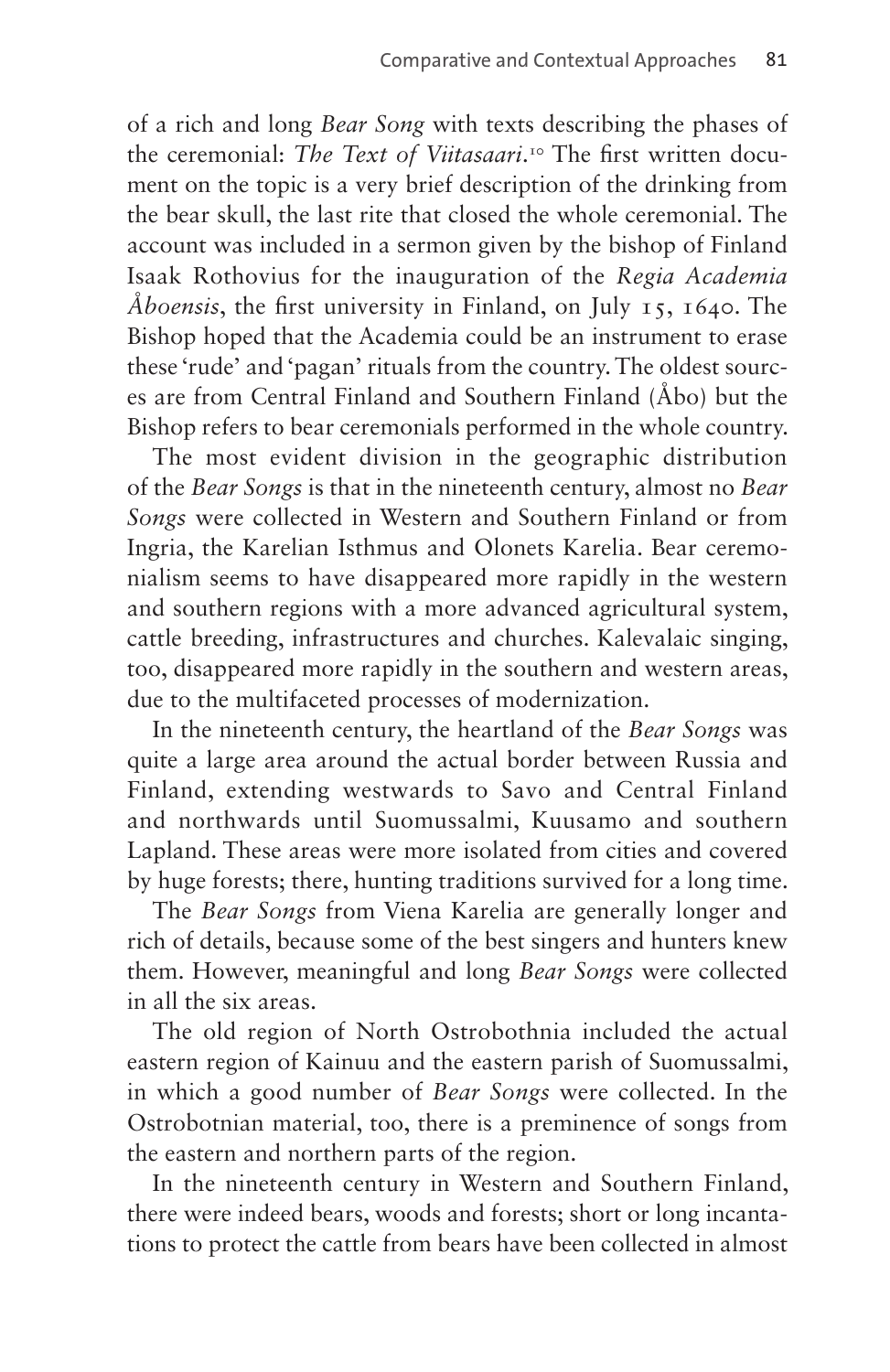all the Finnish and Karelian regions. Longer and detailed incantations where collected in Savo and Karelia. In other words, in the nineteenth century information about rituals to protect the cattle – which were less elaborated than the bear ceremonials but extremely meaningful for the communities – was collected everywhere, also in the southern and the western rural areas. These rituals often included the performance of *The Birth of the Bear* incantation.

For a long time, Finnish scholars stressed the archaic features of Finnish bear ceremonialism by using comparison as a tool to demonstrate its antiquity. This comparative method has a venerable tradition, which predates the so-called phenomenological school of comparative religion. The clergyman, lexicographer and writer Christfried Ganander wrote several entries on folk beliefs about the bear in his dictionary of Finnish mythology *Mythologia Fennica*, published in Swedish in 1789. The most detailed entry is Kouwwon päälliset eller Häät,<sup>[11](#page-24-10)</sup> which contains a short description of a Finnish bear ceremonial and a Sámi one, referring briefly to Schefferus. The comparison was very simple, comprising almost a juxtaposition of the two ceremonies, as if they were the same tradition. The fact that the Sámi—considered a more 'primitive' people—performed bear ceremonialism reinforced the antiquity and importance of the Finnish ceremonial.

In the late nineteenth century and in the twentieth century, many Finnish scholars followed the path of the historical-comparative mythological method of the influential linguist Matthias Alexander Castrén. They emphasized linguistic or ethnographic similarities between the mythologies or the rituals of different Finno-Ugrian peoples in order to demonstrate the antiquity of certain Finnish beliefs and rituals.[12](#page-24-11) Another typical method of demonstrating the archaic features of Finnish myths or rituals was comparison with Ancient Greek and Roman myths and archaeological findings in Finland or in other Finno-Ugric areas.

Not everybody was fully convinced by these methods. In 1915, the folklorist Kaarle Krohn criticized the theory about the Sámi origins of the Finnish bear ceremonial, stating that there were similarities only in some ritual phases, but the Sámi and Finnish *Bear Songs* were different. According to him, the ritual similarities could be the result of a common Finno-Ugrian heritage, but as a whole the Finnish *Bear Songs* and ceremonialism developed in an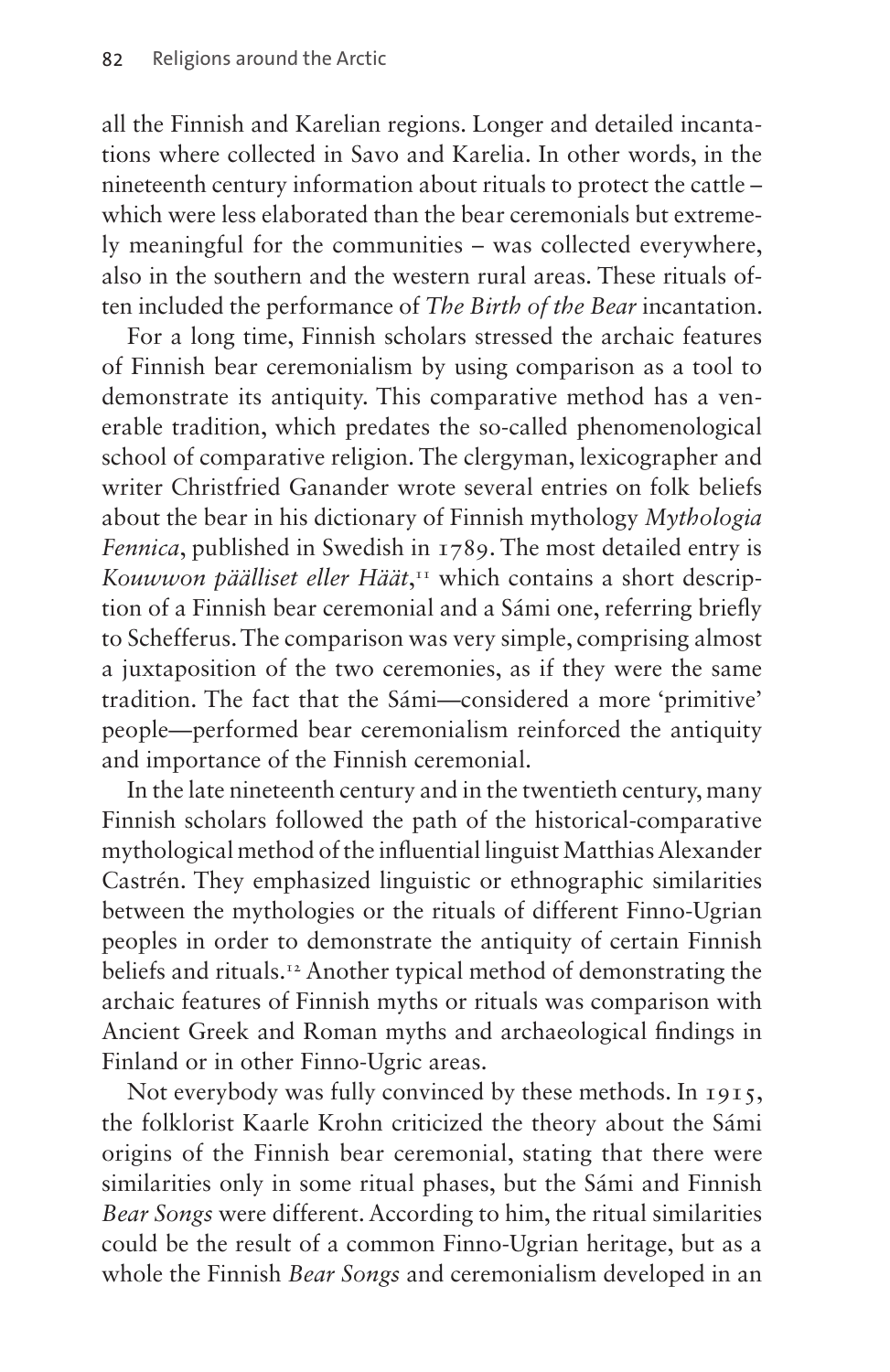original and independent way.<sup>13</sup> Some renowned Finnish scholars focused on contextual analysis of the Finnish, Sámi, Khanty and Mansi bear ceremonials, avoiding general comparative theories.<sup>[14](#page-24-13)</sup>

In 1963, the folklorist Matti Kuusi was the first scholar to elaborate a totemic theory for the ancient Finnish bear ceremonialism. Kuusi supposed that the archaeological discovery of fifteen prehistoric axes shaped with the head of a bear or  $elk<sup>T5</sup>$ was proof that the ancient inhabitants of Finland were divided into two clans, one worshipping the bear, the other worshipping the elk. Furthermore, Kuusi hypothesized that the Ob-Ugrians were also divided into two totemic clans.<sup>16</sup> He remarked that the Lutheran Sámi told that the female ancestor of the Orthodox Skolt Sámi was a girl who had spent the whole winter in a bear den.<sup>[17](#page-25-2)</sup> According to Kuusi, these Sámi totemic myths explained why the Finnish people presented the bear ceremonial as a wedding of the bear.[18](#page-25-3)

Kuusi also noted that both the Finns and the Ob-Ugrians had a myth concerning the celestial origin of the bear. He compared the Finnish *The Birth of the Bear in the Sky* incantations, involving the ritual killing of the bear and its ascension into the sky after its death, with the resurrection of ritually killed and resurrected 'sons of gods' of ancient cultures: Osiris, Dionysus, and Jesus. He saw similarities between the consumption of the bear meat in the bear ceremonials, the Christian Holy Communion and the ritual eating of the god present in the rituals of the indigenous peoples of Central America[.19](#page-25-4)

In 1967, the folklorist and scholar of Finnish folk beliefs and mythology Martti Haavio also emphasized the similarities between the Finnish and Ob-Ugrian myths about the celestial origin of the bear, but he also stressed that in the Finnish version the bear was born in the constellation of Otava (the Big Dipper, the Plought, or *Ursa Major*). He compared the Finnish descent of the bear from Otava (the Big Dipper) with a multitude of astral myths from Siberia, Philippines, Borneo and North America; narratives about a woman who married a star but finally came back to earth, descending with a rope.<sup>20</sup>

Haavio stressed that the Finnish *The Birth of the Bear in the Sky* incantations should be connected with the Ancient Greek and Roman myths of Kallisto or Callisto, the Arcadian princess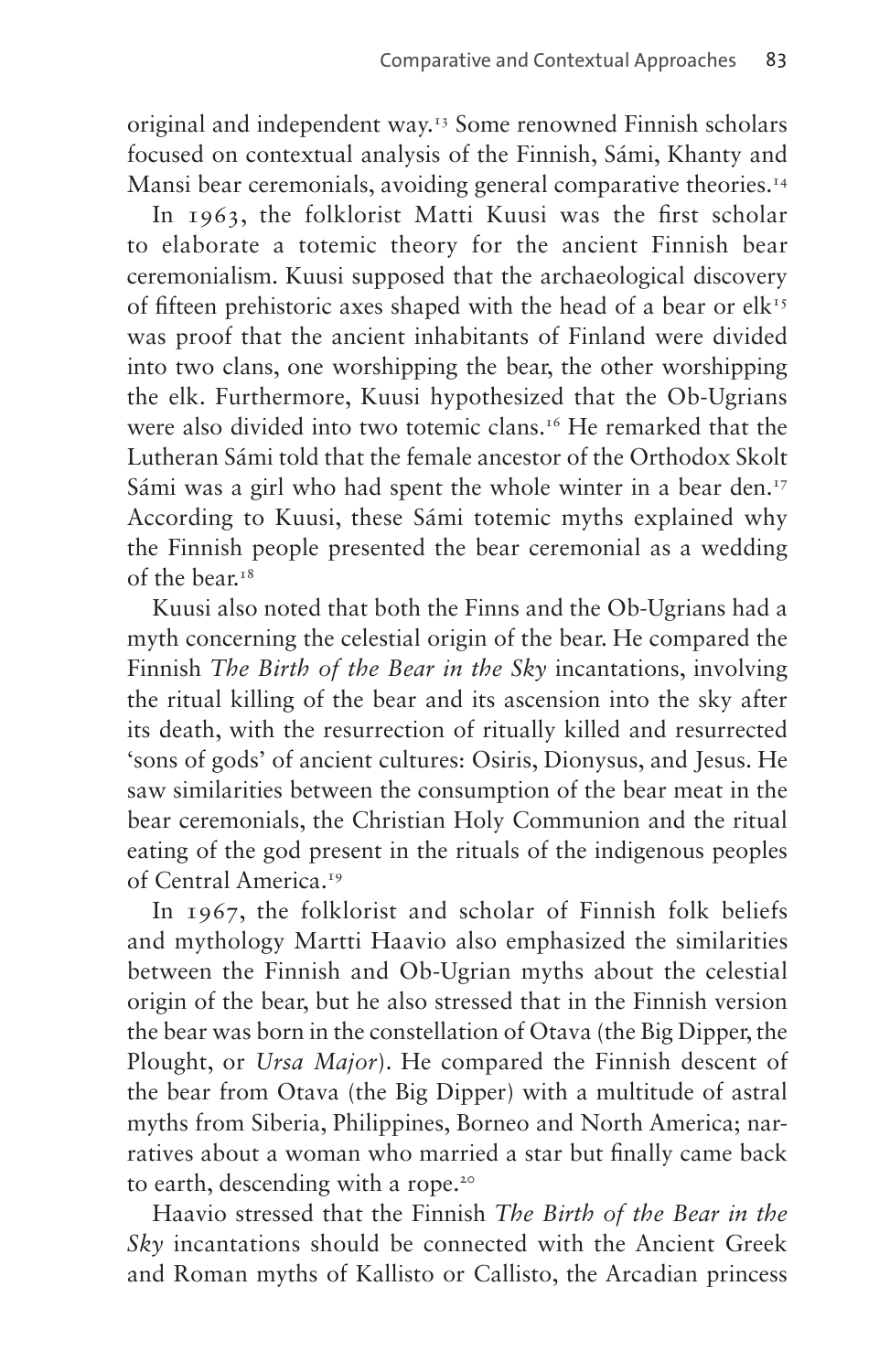and nymph who was transformed into the constellation of the Great Bear (*Ursa Major*, or the Big Dipper; Otava in Finnish). In some versions, Kallisto's son Arkas became another constellation, Arctophylax (Bear Watcher), which seems to follow behind the Great Bear[.21](#page-25-6) Haavio concluded that the Finnish *The Birth of the Bear in the Sky* incantations, the Ancient Greek myth of Arkas and the Ob-Ugrian myth of Mir-Susne-Xum were all fragments of the same original myth about the son of a god who was killed and resurrected, and who became an ancestor and a constellation in the sky.<sup>22</sup> However, the myth of Kallisto was connected with an Athenian female initiation rite performed in the Brauron temple; the Ancient Greek ritual and mythological context was completely different from the Northern ones.<sup>23</sup> The Finnish words Otava and Otavainen (Big Dipper, the Plought, *Ursa Major*) and its root *ota* have Uralic or Finno-Ugrian roots, but the meaning of the world seems to be connected to a salmon fishing net, not to the bear itself, as in the case of the Greek myth.<sup>24</sup> However, Otava was often mentioned as one of the birthplaces of the bear.

The theories by Kuusi and Haavio have many points in common. Both supposed that a single prehistoric bear 'cult' worked as a 'model' for the various Finno-Ugrian bear ceremonials and that the bear cult was a kind of prehistoric religion, based on worship of the bear, considered as a god or son of a god, who suffered death and rebirth. Both authors analyzed the bear ceremonialism at the very beginning of their influential books on Finnish 'unwritten literature' and Finnish mythology. The readers understand at the very beginning that the authors consider the 'bear cult' as the most ancient stratum of Finnish folk religion and oral literature. However, in contrast to Haavio's book, which includes bibliographic references, the one by Kuusi does not include any precise archival or bibliographic references.

Recently, Håkan Rydving heavily criticized the scientific postulate that states that 'all the different types of bear ceremonials found in Northern Eurasia should be regarded as concrete forms, or representatives of the "same" single ritual: "the" bear ceremonial'[.25](#page-25-10) Haavio and Kuusi went even further in postulating that the whole ceremonial was a result of the 'same' generic totemic myth or resurrection drama present in many religious cultures. Haavio and Kuusi collected all kind of parallels from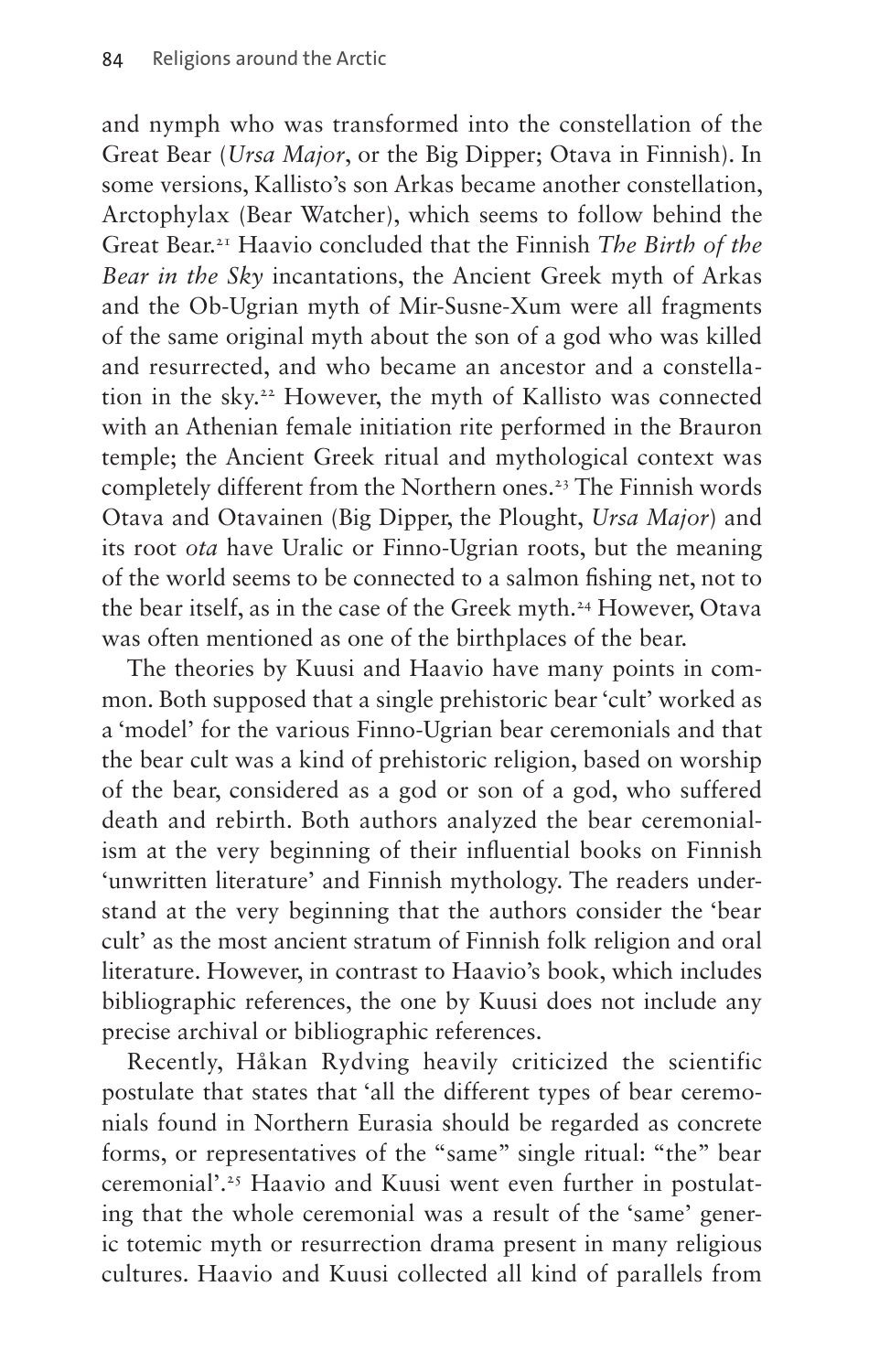different cultures and they did not pay sufficient attention to the considerable temporal or geographic differences of the sources they used.

As a result, the hypothetical and prototypical bear ceremonials described by Kuusi and Haavio do not correspond precisely to any of the Finnish, Sámi or Ob-Ugrian ceremonials. They are bizarre hybrids of different traditions and a confused amalgam of Classic and Finno-Ugric mythologies.

Emphatizing the archaic origins of the bear ceremonialism, Kuusi and Haavio negated the impact of cattle herding, agricultuture and syncretic Christian popular beliefs on the Finno-Karelian bear ceremonialism, and they almost did not cover the incantations to protect cattle from bears in their most important books.

Even so, the impact of their theories was huge, and they partially influenced the anthropologist Matti Sarmela, who has built a historical reconstruction of the chronological development of the Finnish bear ceremonialism in three eras. According to him, the first era comprised the prehistoric Finnish culture, marked by shamanism and a hunter-gatherer economy. Sarmela argues that the Finnish ritual of the bear skull should be connected with the natural environment of the bear; the skull and all of the other bones should be returned to the forest to ensure the rebirth or regeneration of the animal in the original birthland.[26](#page-25-11) According to Sarmela, the myth of *The Birth of the Bear in the Sky* (which emphazises the regeneration or resurrection of the animal) is connected to this era.

However, the theoretic background of Sarmela's historical theory is different. Kuusi and Haavio stressed the importance of cultural and linguistic contacts between the Finno-Ugric peoples, and proposed bold diffutionist theories. According to Sarmela, the similarities between the bear ceremonials of the Northern peoples are not explained by the geographical diffusion of the rituals, but they were caused by the fact that all of these peoples lived in a similar ecological environment and they were concerned about the possibility that game animals could go extinct by overhunting them. Sarmela argued that the Ob-Ugrians lived for centuries in the same ecosystem as the prehistoric Finnish people, and for this reason, they better preserved the ritual hunt of the bear and the bear mythology.<sup>[27](#page-25-12)</sup>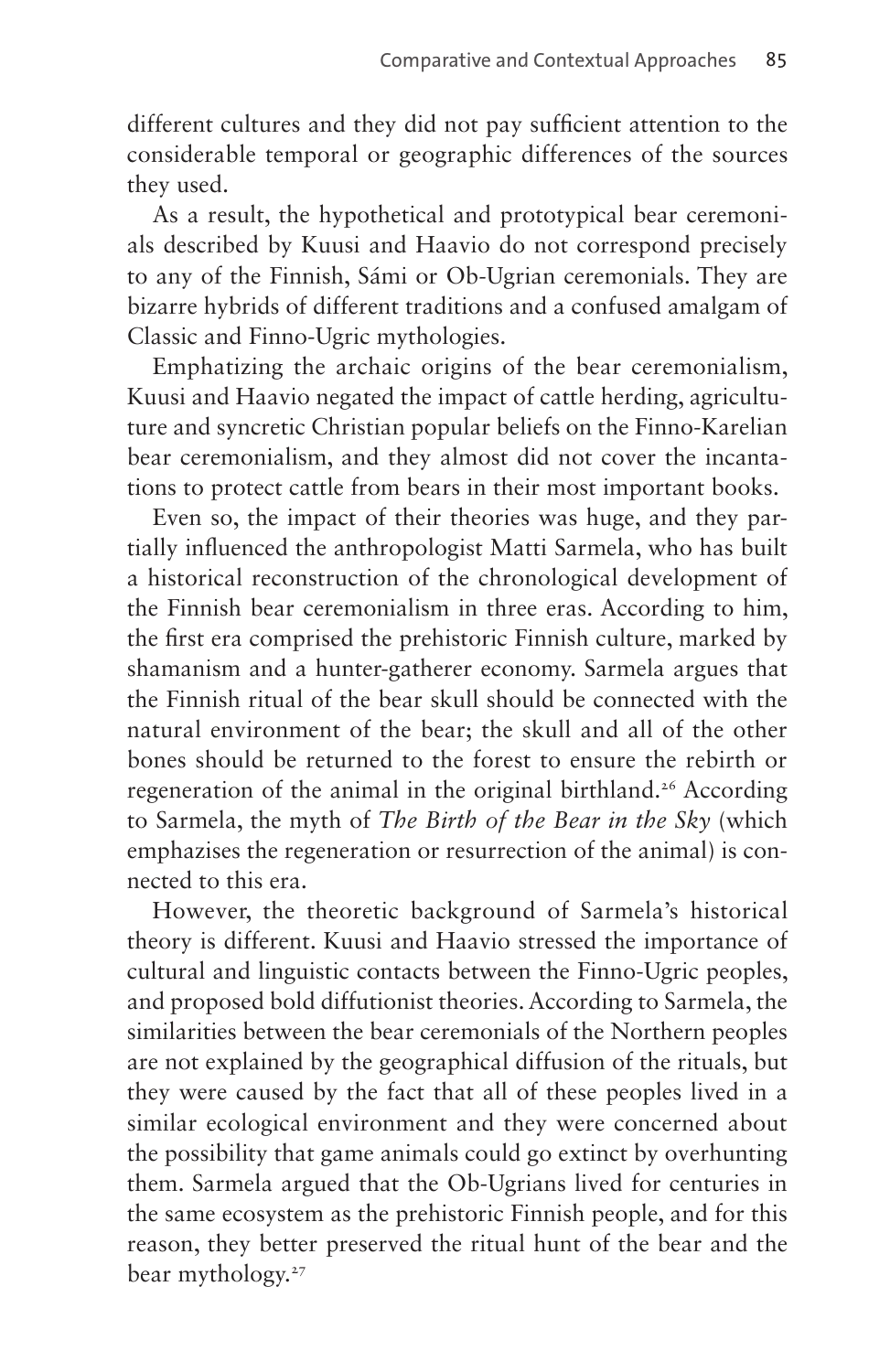Sarmela stated that the Finnish bear ceremonial's second era evolved in a different direction: the old rites did not work anymore because the ecological environment changed when the Finnish people adopted agriculture.[28](#page-25-13) During the Iron Age, with the development of slash-and-burn agriculture, the bear became the 'enemy' of the people, because it killed the cattle in the forest pastures or destroyed the farmland produced by means of the slash-and-burn technique.<sup>[29](#page-25-14)</sup>

Sarmela stressed that the most important religious specialist of the Finnish archaic agrarian cultures was no longer the shaman, but the *tietäjä*, a sage who did not travel to other worlds or dimensions in search of lost souls (like the shaman), but expelled 'the sorcerer's arrows or darts' (*noidan nuolet*) or sickness from the body of an ill person. The environment of the age of the *tietäjä* was divided into two worlds, the cultivated landscape and uncultivated nature, which represented a kind of anti-world.<sup>30</sup> Sarmela stated that the most important goal of the *tietäjä* was to protect the cattle and the crops of the fields from bears.<sup>31</sup> According to him, *The Birth of the Bear* from the evil and dreadful Crone or Mistress of Pohjola, is connected to this era, marked by the the degeneration of the sacredness of the bear. [32](#page-25-17)

It is indeed true that there are negative and dreadful details in some *The Birth of the Bear* incantations of the cattle herders. However, *The Birth of the Bear from the Crone of Pohjola* was also present in some songs of the hunters; the bear was not fully idealized in the *Bear Songs*, but it often had ambiguous features. In the songs of the hunters, Pohjola (the Northland) was not only the birthland of illnesses, but a name for the mythic, otherworldly and dangerous forest (Pohjola, Tapiola, Metsola) where the bear was born. In general, the Crone or Mistress of Pohjola was not only a negative being, a 'whore', and the mother of the illnesses, as Sarmela stated. She was also considered a dreadful guardian haltia and a mother of bears, wolves and wild animals. In a song by Ivana Malinen she is involved in the regeneration of bears. Her name is often connected to Hongas or Hongotar (the Pine Lady), a forest haltia and mother of the bears. The Crone of Pohjola was not the personification of evil, but a very ambiguous and powerful being; cattle herders tried to communicate with her in order to convince her to stop bear attacks.<sup>[33](#page-25-18)</sup>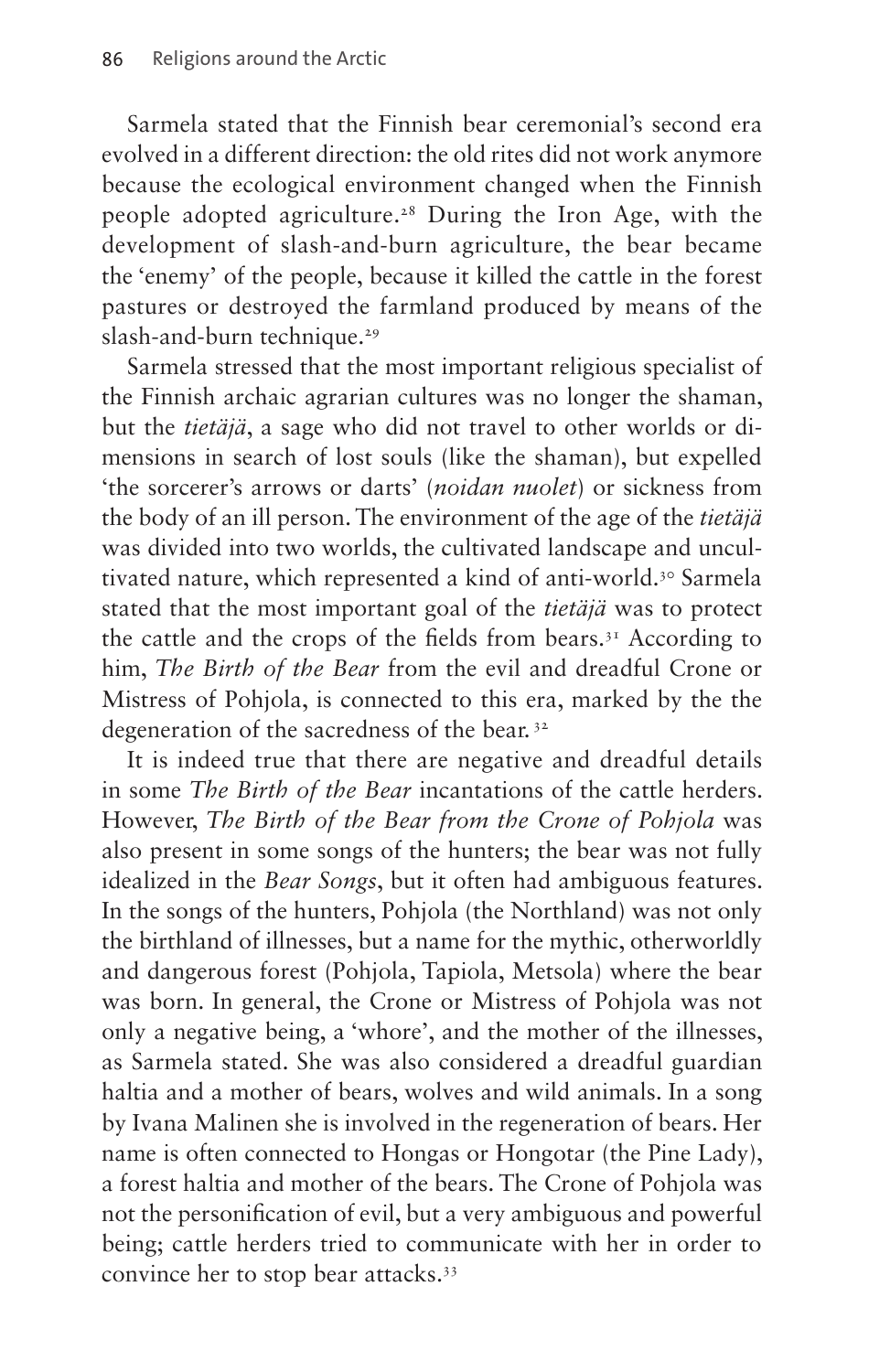In the theory of Sarmela, the third era was the 'age of the countryman,' which developed during the Middle Ages. This period was marked by the religious dominance of the Christian faith. The Catholic and Orthodox cults of the saints influenced the rituals of the *tietäjä*s; in their incantations, the saints took the place of the earlier haltias protecting the bear[.34](#page-25-19) *The Birth of the Bear* from wool thrown by a saint in water (river or sea) represented the main myth of this era; according to Sarmela the bear was not sacred any more, but it became a puppet fully dominated by the saints.

Although Sarmela's reconstruction contains many useful observations and interpretations, the differences between the three eras are made too sharp. Sarmela does not negate the influence of agriculture or Christian beliefs on the Finnish bear lore. However, he has the tendency to idealize the hunter-gather traditions (as a model of ecological sustainability) and to consider the influence of agriculture, Christianity and cattle herding on the bear lore as a negative degeneration of the original bear ceremonial.

The folklorist Lotte Tarkka has noted that for many decades the Finnish scholars focused on the 'ultimate origins of the song,'[35](#page-25-20) and that for them the 'true' and 'authentic' text of a song was supposed to be the most ancient or archaic part of it. Another problem of Sarmela's interpretation is that he considers each era as completely separated from the other, denying the possibility of communication and syncretism between the traditions of hunters and cattle herders. The folklorist and scholar of religion Lauri Honko also followed a traditional Finnish comparative-historical approach in his analysis of Finno-Ugrian bear ceremonials.<sup>36</sup>

Kuusi, Haavio, Honko, and Sarmela influenced the scholar of religions Juha Pentikäinen who wrote a comparative book on the 'cultural history' of the bear, covering prehistory, classical mythology, Scandinavian sagas and legends, and the bear ceremonials of the Ob-Ugrians, Sámi, Finns, and Karelians. Like Haavio, Pentikäinen is interested in the astral mythologies of the bear, but he adds to his analysis a comparison of the images of the bear and the elk in the celestial parts of the painted surfaces of Sámi shamanic drums.[37](#page-25-22) Pentikäinen accentuates the relevance of cultural contacts among these traditions, but he treats them in separate chapters containing an abundance of original sources, and the book also gives the possibility to understand the differences between the traditions.<sup>38</sup>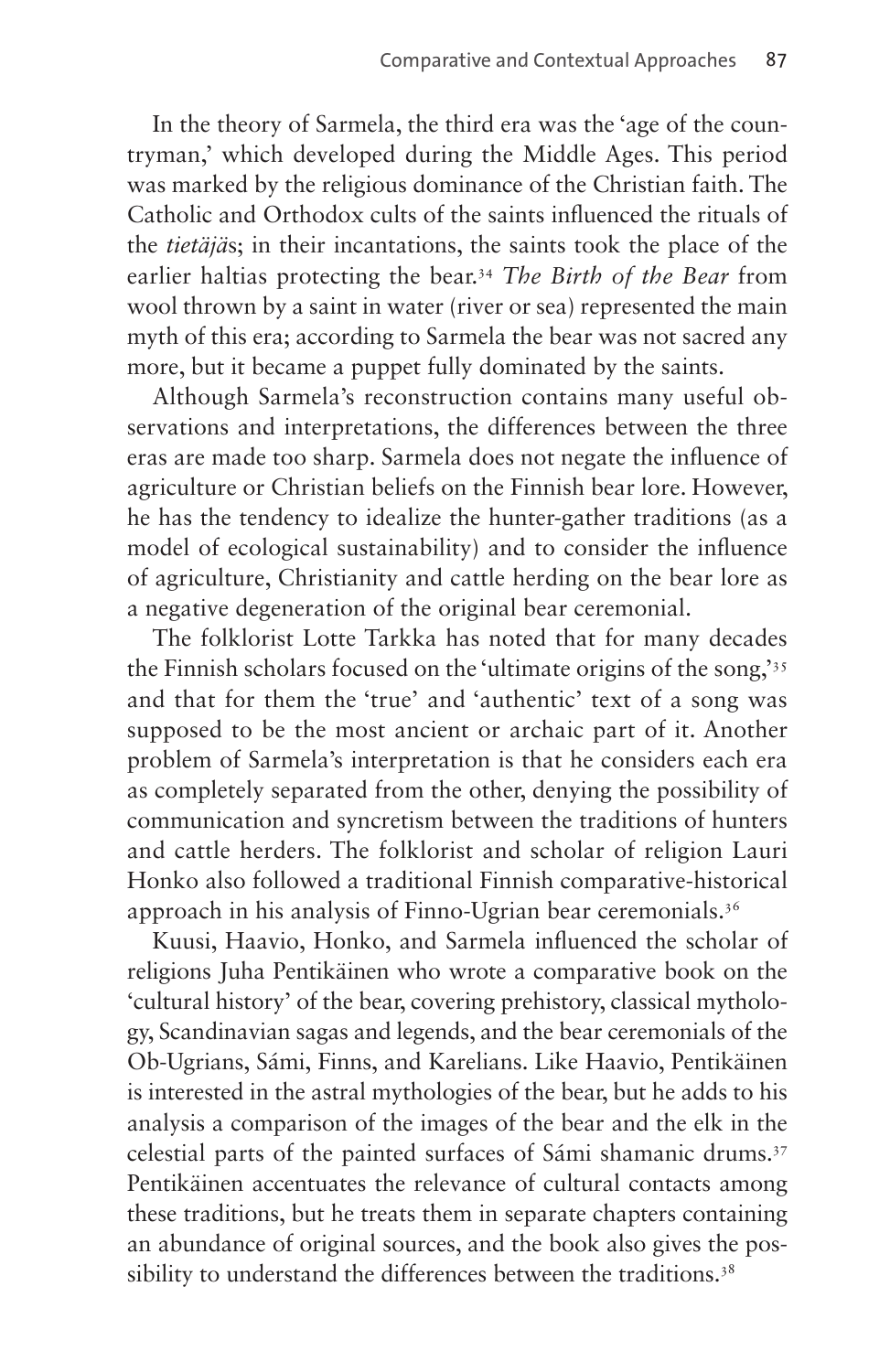In the last decades, different contextual approaches flourished. The folklorist Lotte Tarkka wrote innovative articles and book chapters about the bear ceremonials, the meaning of the forest, and the incantations to protect the cattle from bears in the tradition of the parish of Vuokkiniemi in Viena or White Sea Karelia.[39](#page-26-0) The ethnologist Laura Stark wrote on the syncretic tradition of incantations and rituals to protect the cattle from bears in Orthodox Karelia.[40](#page-26-1) The folklorist Anna-Leena Siikala briefly covered the Finnish bear ceremonial in her last monograph on Finnic mythology.<sup>[41](#page-26-2)</sup>

## *The Birth of the Bear* **Incantations in the Finno-Karelian Traditions**

What kind of incantations were *The Birth of the Bear?* In order to understand the meaning of these incantations, it is necessary to analyze the ritual context in which they were performed. *The Birth of the Bear* was an incantation sung by hunters in the Finno-Karelian bear ritual hunt and ceremonialism. The herders also sung or uttered *The Birth of the Bear* incantations in the rituals to protect the cattle from bruins during the grazing season, and the *tietäjä*s<sup>42</sup> uttered them to heal the wounds of cows, horses or persons injured by a bear. In the nineteenth century, many Finnish folklorists collected hundreds of *The Birth of the Bear* incantations in almost all the Finnish and Karelian regions.[43](#page-26-4) Other *Birth* incantations (as the *The Birth of Fire*, used to cure burnings) were fundamental parts of the repertoires of *tietäjä*s.

The narrative part of *The Birth of the Bear* was followed by orders to the bruin or exhortations to the haltias who generated the bear. After hearing about its mythical origins, the bear was expected to change its aggressive behavior, following the commands or requests of the singer. By singing the *Birth of the Bear*, the hunter gained control over the animal or its haltias; acting in relation to the origin or progenitor of the bruin, he controlled other members of its species. *The Birth of the Bear* incantations varied significantly from singer to singer, and they often were historically stratified, containing references to pre-Christian and syncretic Christian beings who controlled the bear. Considering the importance of *The Birth of the Bear* incantations in the folk rituals and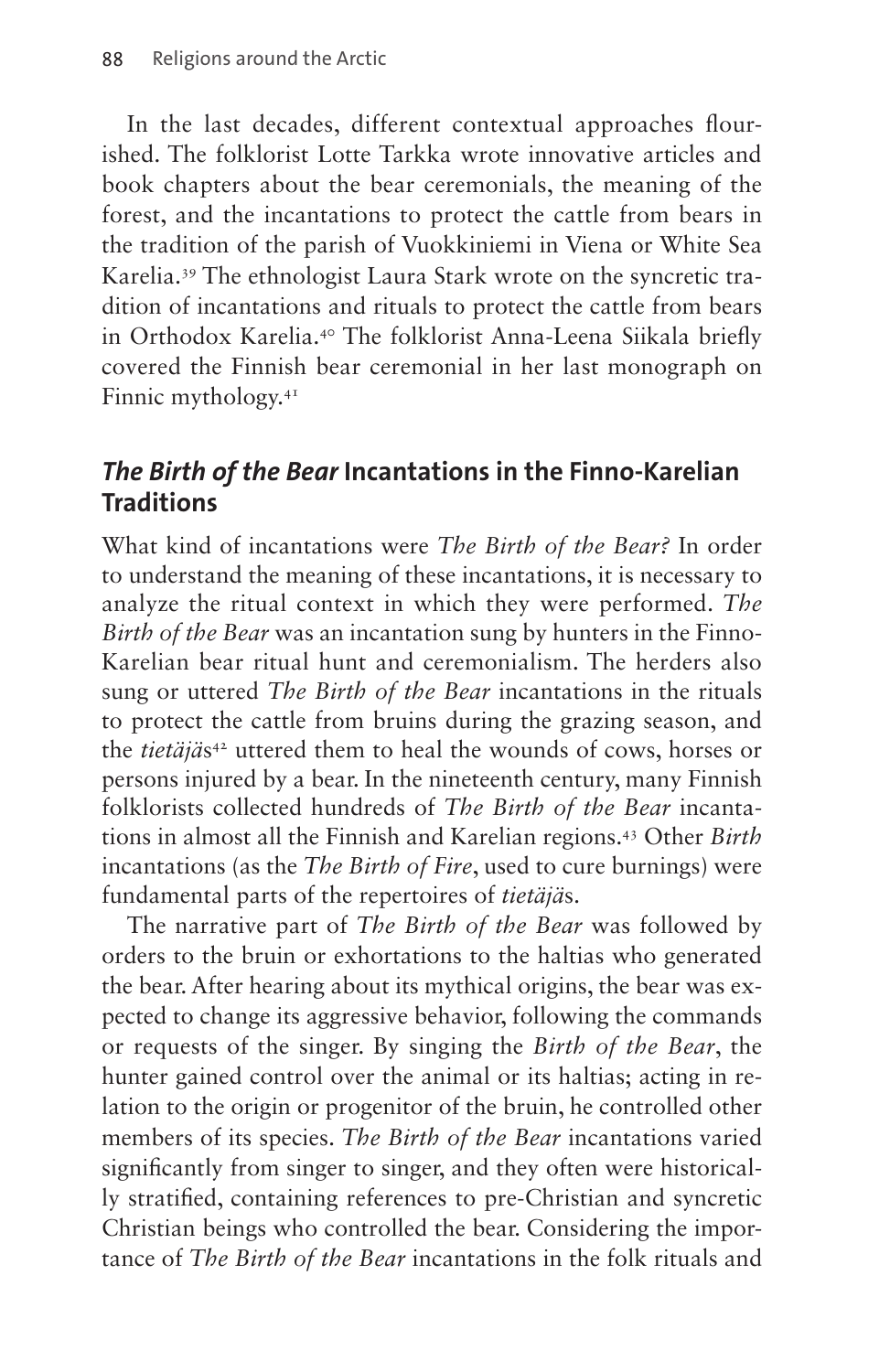beliefs, it is surprising that Finnish scholars have studied them in quite a superficial way.

The folklorist Kaarle Krohn briefly covered *The Birth of the Bear* incantations in his monograph about all *The Birth* incantations of the Finno-Karelian tradition[.44](#page-26-5) The only Finnish scholar to write an entire monograph on the Finno-Karelian *The Birth of the Bear* incantations was Juho Karhu, who divided them in three basic categories: *The Birth on the Earth*, *The Birth in the Sky*, and *The Birth from Wool*. [45](#page-26-6) This classification is a rough simplification of the complexity of *The Birth of the Bear* incantations. The category *The Birth on the Earth* is particularly poor, because in these versions the bear was not really born on the Earth in the modern geographic sense of the word, but in a mythical and otherworldly forest called Metsola, Tapiola or Pohjola.

In my PhD dissertation, I presented a more precise classification:[46](#page-26-7)

- 1. *The Birth* in the otherworldly forest and Pohjola (Mythical Northland)
- 2. *The Birth* in the otherworldly forest and/or Pohjola with details about the haltias who generated the bear
- 3. *The Birth* with the crone of Pohjola as the mother of the bear
- 4. *The Birth* in the sky
- 5. *The Birth* from wool thrown by a haltia, a saint, or the Virgin Mary
- 6. *The Birth* that joined two or more versions together or presented additional versions with or without narrative links between each other.[47](#page-26-8)

## **Comparing the Finno-Karelian and Ob-Ugrian** *The Birth of the Bear in the Sky***: The Analogies and Differences**

As we have seen in the previous sections, Kuusi, Haavio and Sarmela focused their attention especially on *The Birth in the Sky*  type, considered to be the most ancient version related to the archaic hunting culture.[48](#page-26-9) However, they did not consider a fundamental problem: *The Birth in the Sky* types were quite common in the incantations of cattle herders, and rare in the songs of the hunters[.49](#page-26-10) The general explanation was that the archaic *The*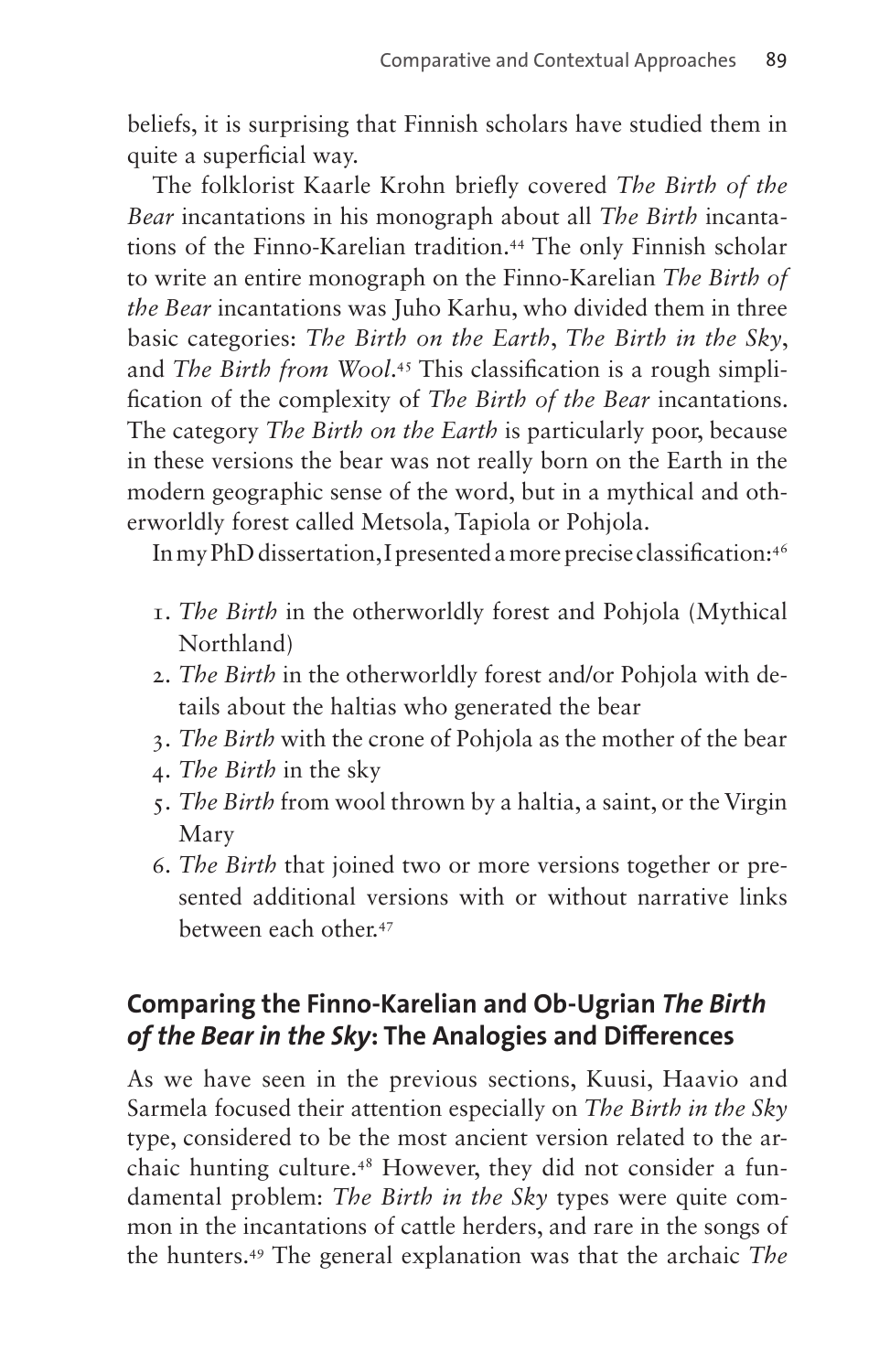*Birth of the Bear* type 'shifted' from the hunters' tradition to the cattle herders' one. My opinion is that as the hunters and the cattle herders were members of the same villages and the hunters were often involved in cattle and horse herding, the tendence to fuse the two traditions has been both diachronic and syncronic. At first, let us analyze a typical cattle herder's *The Birth in the Sky*  type. In 1894, the singer Ukko Timonen from Kiteenlahti (Kitee, Finnish North Karelia) sang:

There was *ohto* given birth to, the honey-paw turned around; high up in the sky, on the shoulders of Otavavainen (Big Dipper). How was it brought down? With a thread it was brought down, with a silver thong, in a golden cradle, then it left roaming the woodlands, striding the Northland.<sup>[50](#page-26-11)</sup>

Ukko Timonen did not mention who the parents of the bruin were, but it seems that they were celestial pre-Christian (Ukko) or Christian beings and deities (God, Jesus, a Saint). In this incantation, the sacred status of the bear was still very high, as the bruin was connected with some of the most powerful Sky deities and his cradle is golden.

The sky was an Afterworld for human souls and it was also the place where newborn humans came from; the status of the birth of the bear was here similar to the human one. This detail demonstrates that the cattle herders did not fully demonize the bear, and they did not consider it as the absolute 'enemy' of the people and their cattle, as Sarmela states. The bears were feared but they were still considered sacred (*pyhä*), innocent or 'clean' or 'pure' (*puhdas*) beings by cattle herders, too. Thus, a bear who attacked cattle or a person must have been 'roused' (i.e. 'conjured,' being a bewitched bear). The real responsible party, and the hidden wrong-doer, was another human being: an envious person, a *tietäjä* or sorcerer (*noita*) concealed somewhere, probably in the nearest household or village. Lotte Tarkka stresses that conflicts between people and the bear reflected an internal struggle present in human society; the contradiction between the bear's innocence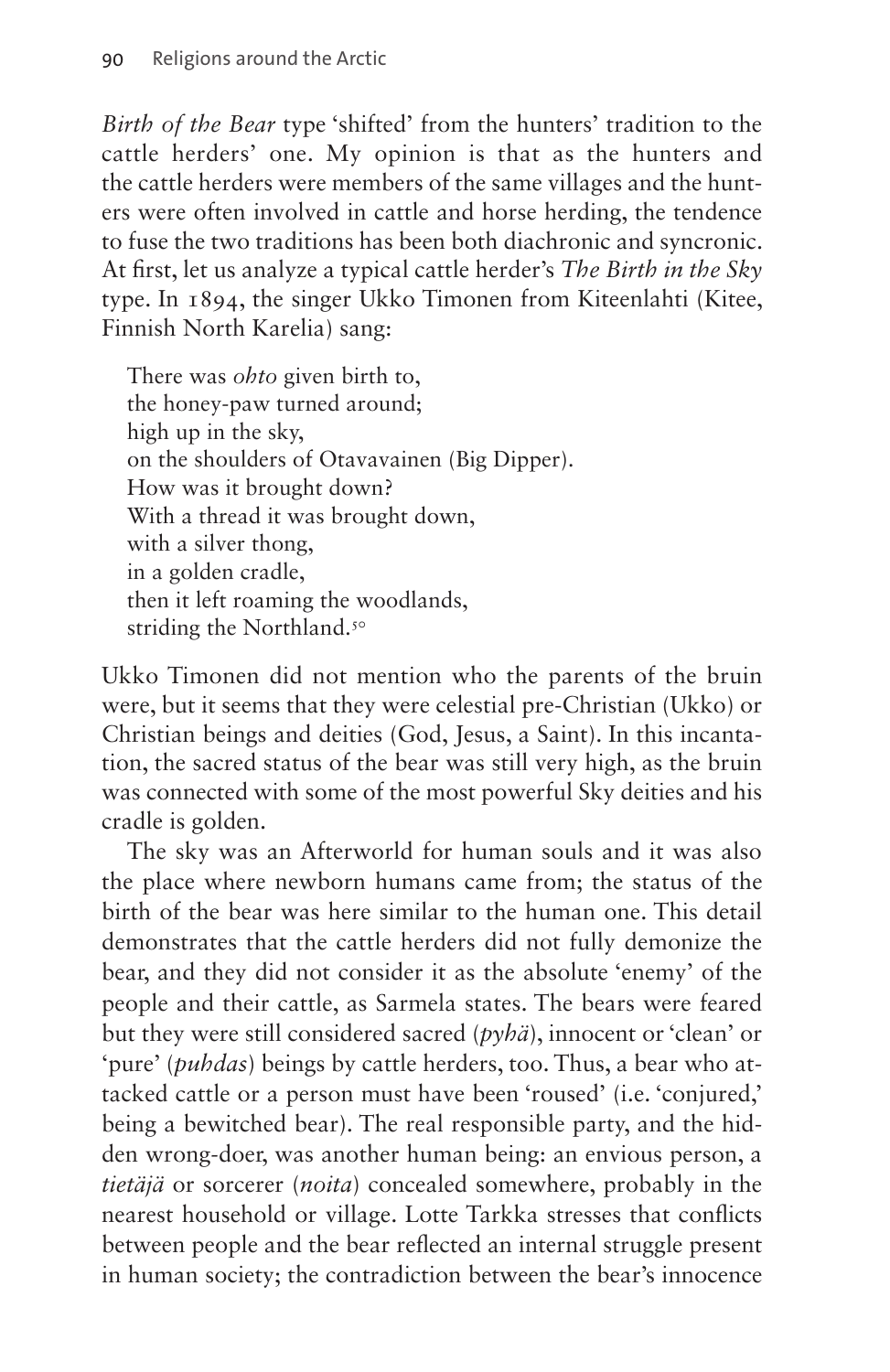and havoc was resolved by framing it in terms of 'aggression within the human sphere.'<sup>51</sup> A bewitched bear could be calmed by the uttering of the incantation *The Birth of the Bear*.

The respectful tone present in Timonen's incantation was useful to convince the bear to avoid to attack the cattle; the respect would calm the enraged bear. The bear was considered a person with emotions, and the humans tried to influence its emotive state.

The utterer reminded the bear that it had a noble, 'hight' origin, and in the second part of the incantation,<sup>52</sup> Timonen stressed that it should behave properly, avoiding to attack the cattle. The noble origin seems to be connected to a proper moral code. The myth of *The Birth of the Bear* seems to be fully integrated in the rhethoric of the incantation, considering its objective.

An older variant of *The Birth of the Bear in the Sky* incantation was published in 1789 by Ganander in his *Mythologia Fennica*. [53](#page-26-14) In this variant, the bear was born 'beside the moon, by the sun.'[54](#page-26-15)

Haavio and Sarmela stated that the Finnish *The Birth in the Sky* type was the most ancient version of the *The Birth of the Bear*  incantations and a part of a larger international mythic complex, while the versions that shared more similarities with the Finnish ones were Ob-Ugrian.[55](#page-27-0) However, they did not give precise accounts of the Ob-Ugrian sources or songs they refered to. In the anthology of Finno-Ugric folk poetry by Honko, Timonen and Branch there are some examples of typical Ob-Ugrian *The Birth of the Bear in the Sky* songs. A Khanty song from Shumilovo begins with the bear's descent from the sky, told in first person by a human interpreting the role of the bear:

When I was let down from my father God the seven-throated, on an iron chain's end to the small wooded island with the thick birch grove out in the long and narrow lake<sup>[56](#page-27-1)</sup>

In a Mansi version of *The Birth of the Bear in the Sky* song, the father of the bear was the sky-god Kores. The bear prayed to him to be lowered to the land of the people below. Kores forged a cradle made of silver and gold coins, fixed on an iron chain[.57](#page-27-2) In the Finno-Karelian versions, too, the cradle was made of gold.

The Ob-Ugrian songs continued with descriptions of some faults committed by the bear. Its father gave it instructions about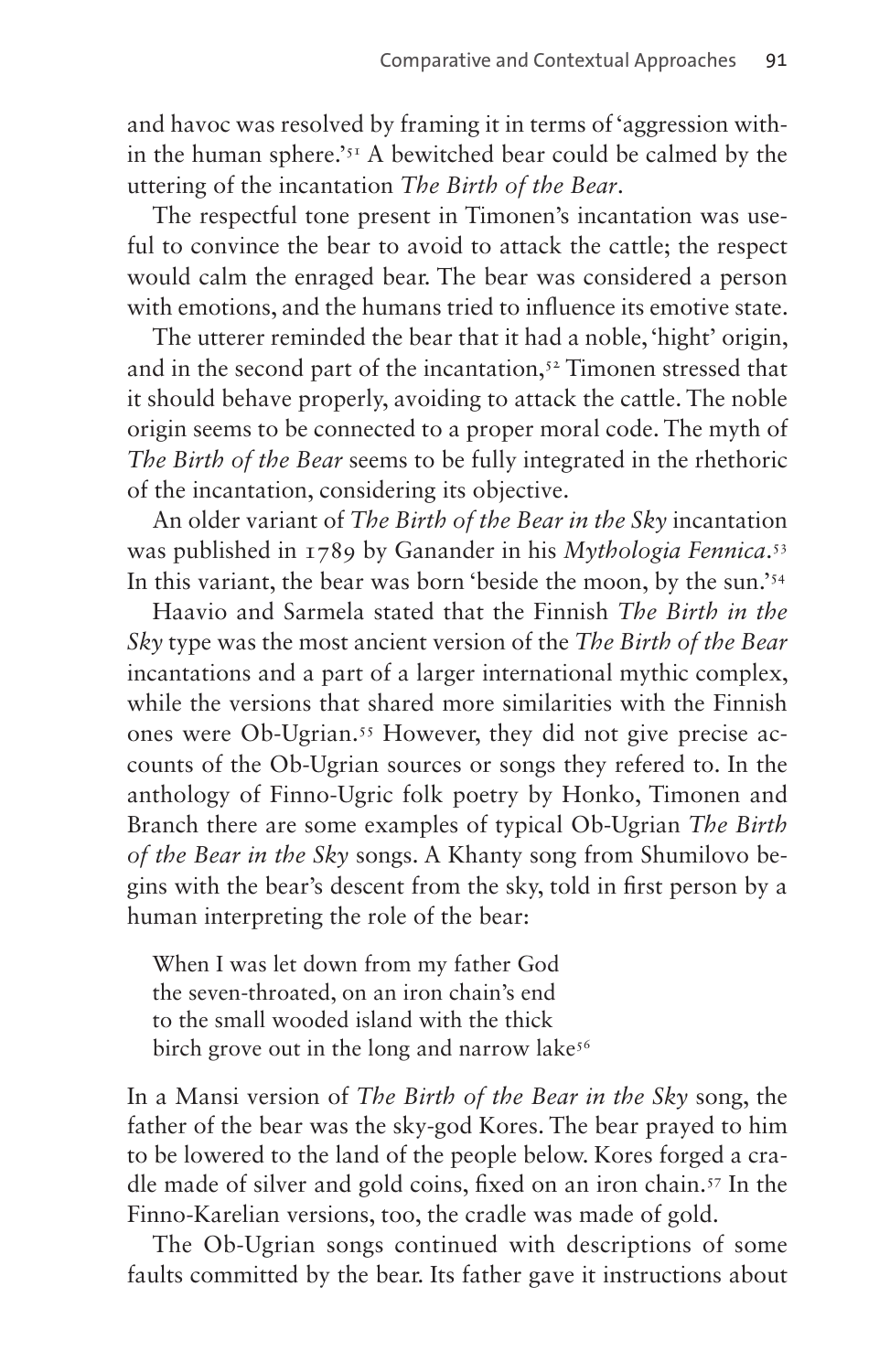how it should behave on earth; the bear should not touch the sacrificial huts of guardian spirits, eat human corpses buried in the ice and snow, steal the meat of animals in the hunters' traps, stocks and warehouses, or harm humans unless they had uttered lies in their oaths. However, the bear did not follow its father's instructions[.58](#page-27-3) The songs gave a mythic justification for the ritual hunt; if the bear broke some prohibitions, the humans could hunt and kill it.[59](#page-27-4) According to Honko, the meaning of the myth was the cyclic return of the bear from and to the sky: 'the bear's real homeland is the sky, from which it descends from time to time but where it must always return.<sup>'[60](#page-27-5)</sup> In the Khanty song from Shumilovo, the bear came back to the sky in the same way it descended to the earth: with an iron chain.

I raised myself to heaven again, up to my father God, the seven-throated, upon an iron chain's end that clinked like silver.<sup>[61](#page-27-6)</sup>

These songs were sung during the Ob-Ugrian bear ceremonial, so the return of the bear to the sky and its father seems to be connected to the regeneration of the killed animal, a typical goal of the ceremonials themselves.

Considering the analogies with the Ob-Ugrian songs, Sarmela stated that *The Birth of the Bear in the Sky* incantation was the most ancient of the Finno-Karelian versions; thus, it was the mythic justification of the whole plot of the ritual actions of Finno-Karelian bear ceremonialism.[62](#page-27-7) In some Finno-Karelian *Bear Songs*, at the end of the ceremonial the hunters put the bear's skull on the branch of a pine in the forest, singing: 'I set [it] up to watch the moon, / to learn the stars of Otava (the Big Dipper) / to observe the sun.'[63](#page-27-8) The invitation to watch the moon, the sun and Otava (the Big Dipper) was also present in childbirth incantations, thus it is deeply connected with a rich imaginary of birth and travel in general.<sup>64</sup>

The impression is that the soul of the bear went back to its land of birth as a prelude to its new birth or regeneration in the sky. Ensuring the regeneration of the killed bear, the hunters avoided the revenge of other bears and the forest haltias.

Sarmela stressed that the hunters gave back the bear skull to the pine on which, according to some *The Birth of the Bear*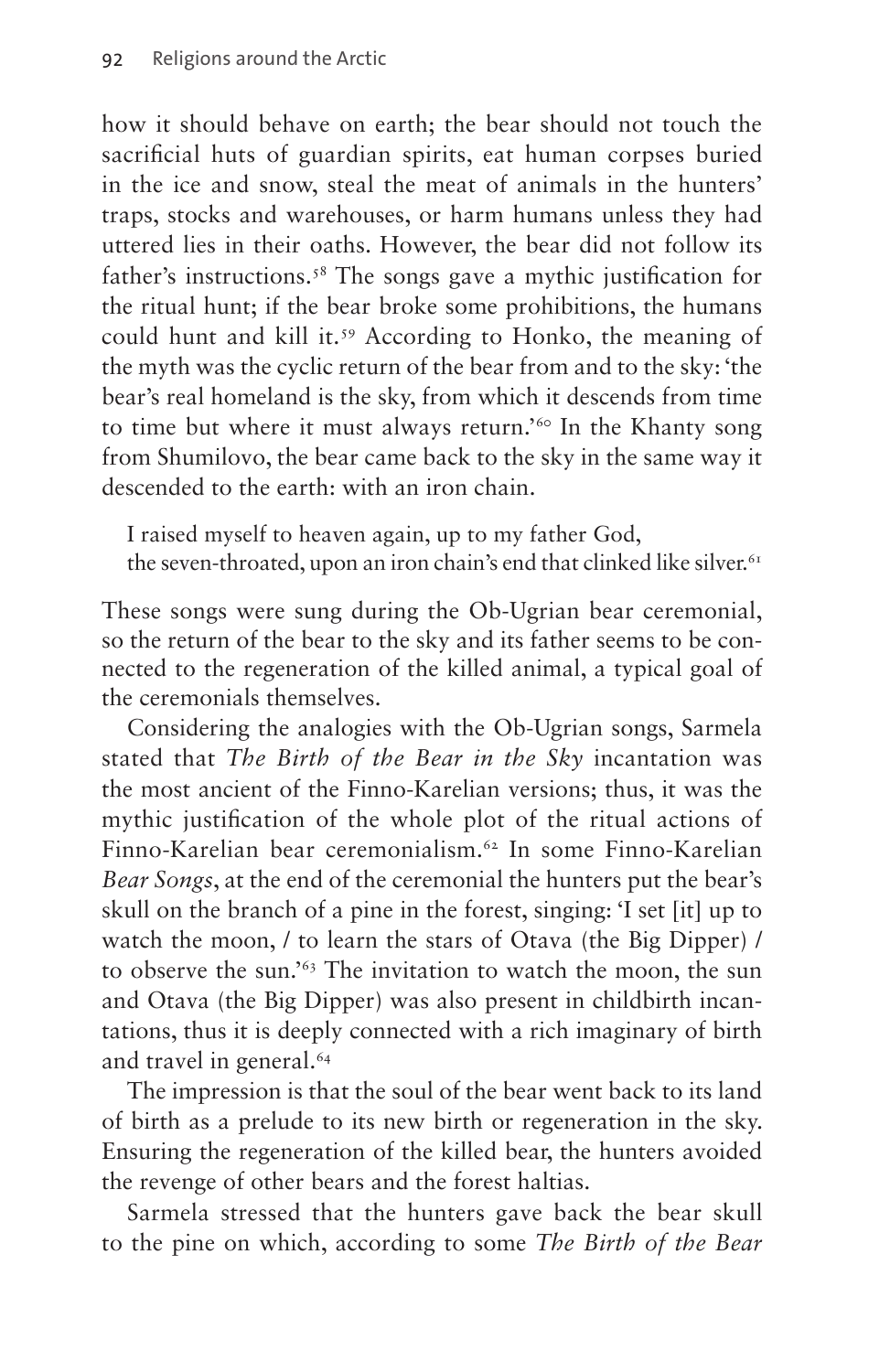incantations, the bruin descended from the sky. $65$  The pine is also connected to the mythical forest and Hongotar (the Pine-Lady), a 'mother of the bear (*karhun emuu*)' and a forest haltia protecting and generating bears.<sup>66</sup>

With this ritual action, the bear returned to its homeland in the heavens and in the forest, ready for its regeneration.<sup>[67](#page-27-12)</sup> Having analyzed different variations of the *Bear Songs*, I reach the conclusion that this interpretation of the bear skull ritual and its songs is substantially correct.<sup>68</sup>

## **Contextual Differences between the Finno-Karelian and the Ob-Ugrian Versions**

Even if several mythic themes are common (the birth in the sky, the cradle and the silver thread and iron chains, the possibility of the bear's return to the sky), the Ob-Ugrian songs and the Finno-Karelian *The Birth of the Bear in the Sky* incantations had many differences. Kuusi, Haavio and Sarmela emphasized only the similarities, though. Thus, while the comparisons these scholars made are useful, the differences should be analyzed in greater detail.

The Ob-Ugrian songs had a key differing characteristic: the bear sung in the first person. Someone interpreted the bruin's role in the bear ceremony. The singer described the events from the point of view and the perspective of the bear itself. The bruin sang and the human beings listened to its myth, and the bruin explained to the people why they had the right to kill it.

The singer of the Finno-Karelian *The Birth of the Bear in the Sky* incantations was usually a cattle herder, more rarely a hunter, who sang the incantation in order to stop a bear attack. The whole story is told from the perspective of the humans, for their self-defence or to protect their cattle.

The singers believed that the listener was the bear itself, which was supposed to react to the following exhortation and commands. Other listeners were its supernatural protectors (haltias), which were invited to control the actions of the bear. The bear and the spirits were considered persons with perceptive, appetitive and cognitive dispositions.<sup>69</sup>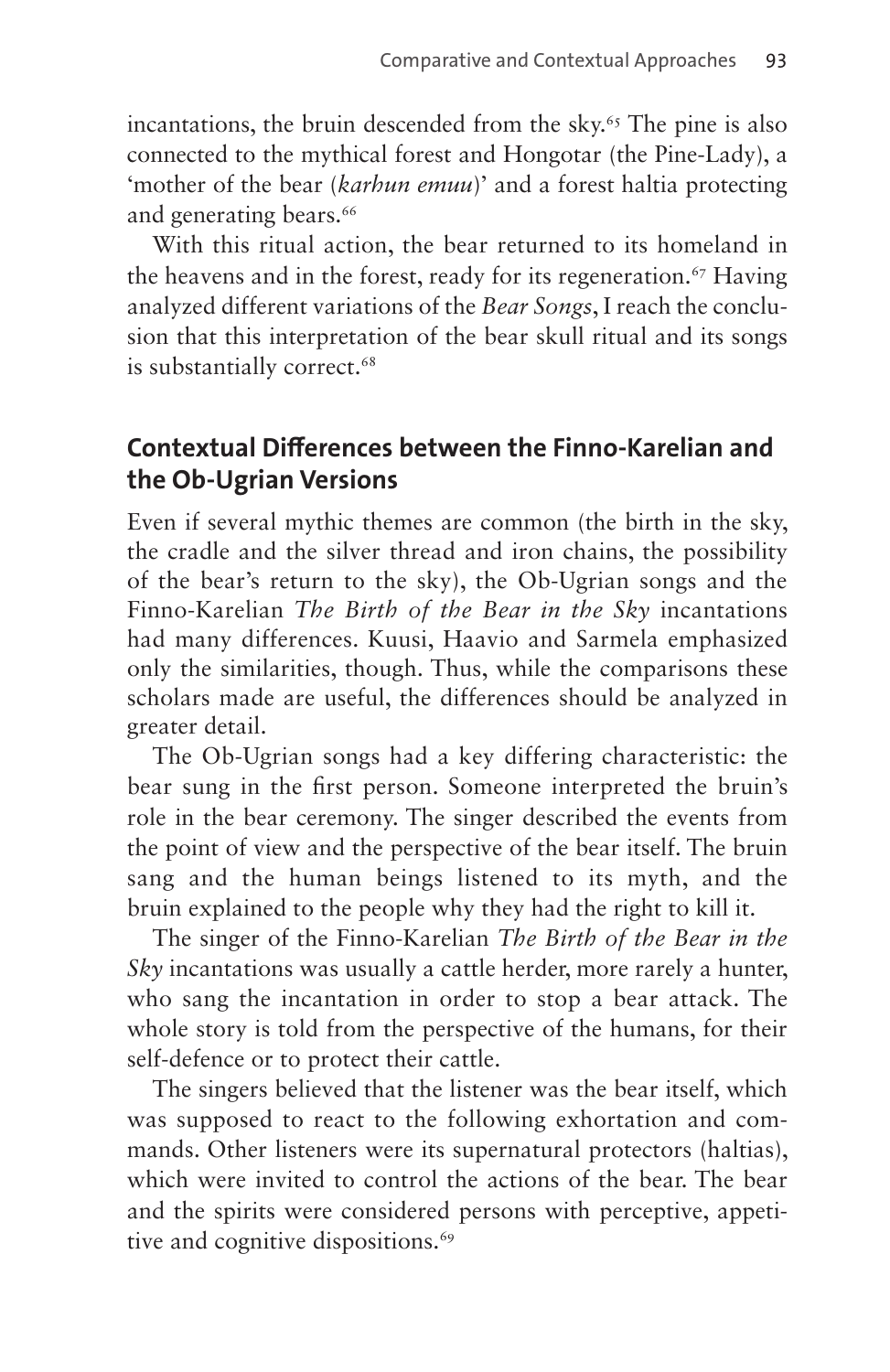The bear and the spirits had attributes of personhood in the sense that they understood the human language and they reacted to the lines of the incantations. They were indeed the object of the communication, but they were also agents, because they were supposed to change their behaviour.

The Ob-Ugrian songs about the birth of the bear were not incantations like the Finnish ones. Instead they contained many details about the life of the bear in the sky, the adventurous descent from the sky and the problematic life of the bear on earth; they were an integral part of the bear ceremonialism, while the Finno-Karelian *The Birth of the Bear in the Sky* incantations protected cattle and humans from bears during the grazing season and the bear hunt. The Ob-Ugrian songs had a clear narrative and epic structure, and the singers wanted to entertain the listeners by telling detailed myths about the legendary past of the bear from the point of view of the bruin itself. *The Birth of the Bear in the Sky*  songs also had another meaningful ritual function: to explain why the bear could be killed and why it should return to the sidereal fatherland. The bear admitted it had committed faults; it had broken the moral rules shared with humans – so it had been killed in the mythical past as well as in the present hunt. The story worked as a narrative that was accepted and told by the bear itself.

In the Ob-Ugrian tradition, the personhood of the bear is very active. The bruin is not only able to understand the human language, but it is able to speak and sing, presenting his myth from his perspective. The anthropologist Viveiros de Castro stresses that in Amazonian ontologies animals and spirits are subjects with a point of view, a perspective.<sup>70</sup> In the Ob-Ugrian case, the bear presented its own mythical origins from its own narrative perspective, and with abundance of *pathos* in telling the details of the adventures of its mythic life.

However, the role of the bear was interpreted by a human being, who demonstrated a high level of mimetic empathy for the bear. The anthropologist Rane Willerslev defined mimetic empathy as the capacity of hunters to be able to put themselves in the place of the animal and reproduce the animal's perspective and imagination.<sup>[71](#page-27-16)</sup>

The hunters who performed the bear ceremonials and the role of the bear in them would have benefitted by being familiar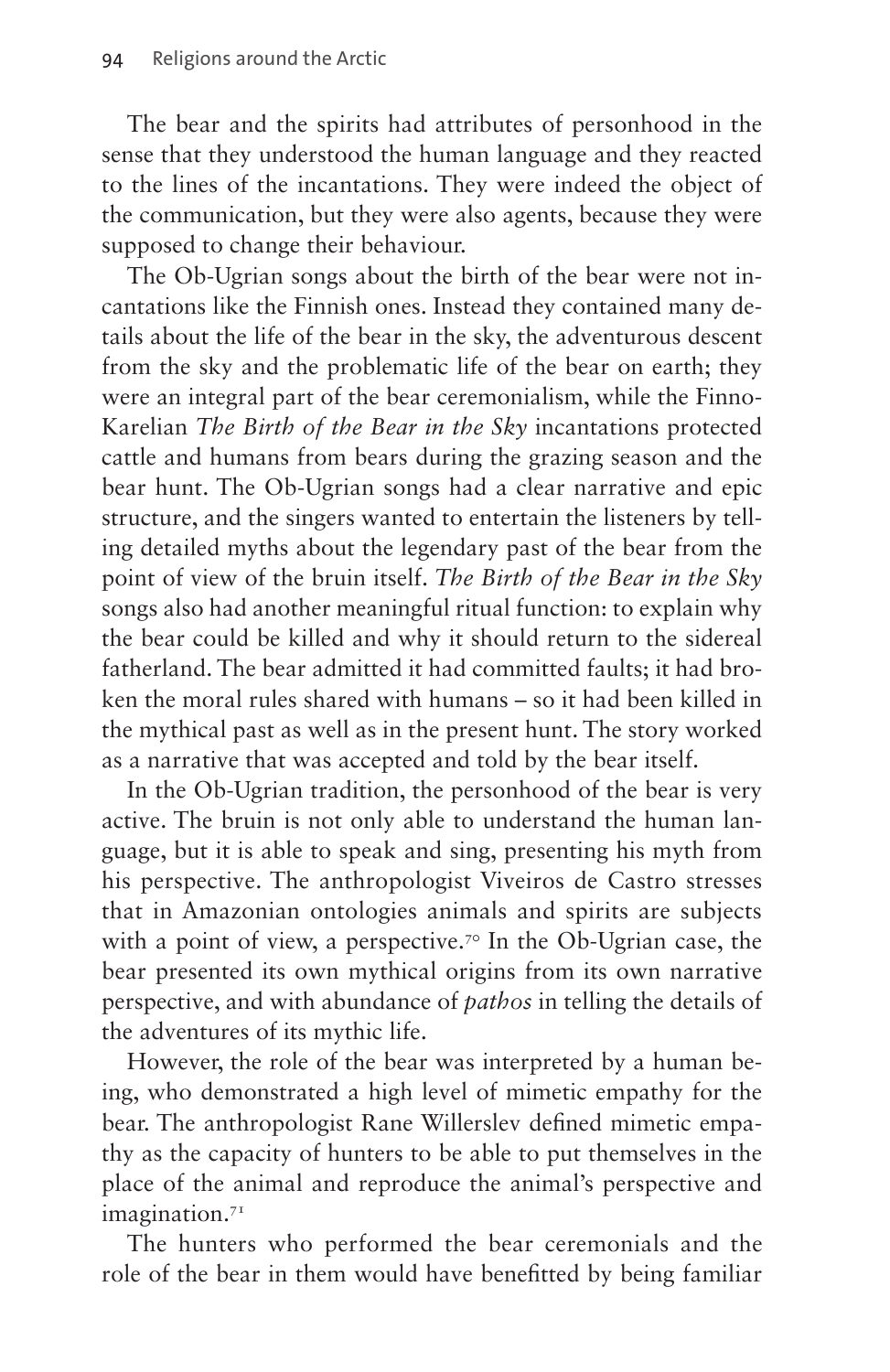with the perspectives of the bear and the forest spirits; only by knowing their attitudes could the hunters build a reciprocal social relationship that ended in a successful set of rituals.

The Finno-Karelians uttered or sang *The Birth of the Bear in the Sky* incantations before sending the cattle to pasture or before and during the bear hunt. The Finno-Karelian bear mythology was connected to the protection of the cattle or of the group of hunters. The goal was to gain complete control over the powerful bruin, not to tell all the details of its mythical adventures.

Despite all these differences, the Ob-Ugrian and Finno-Karelian versions had a fundamental element in common: the bear was connected with the powers of the divinities of the sky.

The Ob-Ugrians explicitly called the bruin the son of the higher sky god[.72](#page-27-17) However, the bear's status is not exactly divine in the Ob-Ugrian versions either, as Sarmela stated: the bear could be punished by its divine father and killed by humans. The bruin was not immortal, as the real gods were, nor untouchable.

Last but not least, the Ob-Ugrians did not mention Otava (the Big Dipper), an important detail in the Finno-Karelian incantations. Otava (the Big Dipper) was situated at the very edge of the universe, where the highest pre-Christian and Christian divinities and saints dwelled. In Finno-Karelian incantations to heal burnings, the healer asked the bee to find the honey to heal them. The healer commanded the bee with these words: '[fly] over the shoulders of Otava (the Big Dipper), / fly into the cellar of the Creator, / into the chamber of the Omnipotent.['73](#page-27-18)

This detail is of great importance, because the cattle herders requested the celestial beings who created and protected the bear to control it. After the narrative part of *The Birth of the Bear in the Sky* incantation, Ukko Timonen uttered a command to the bear:

Don't bring down the dung-thigh (the cows), don't fell the milk-bearer (the cows). There will be more work for the mother, a great effort for the parent, if the little boy does wrong.[74](#page-28-0)

Timonen called the bear with a name that recalls the purity and innocence of childhood: a 'little boy' (*poikonen*), who should not create problems for his mother[.75](#page-28-1) By contrast, the cows were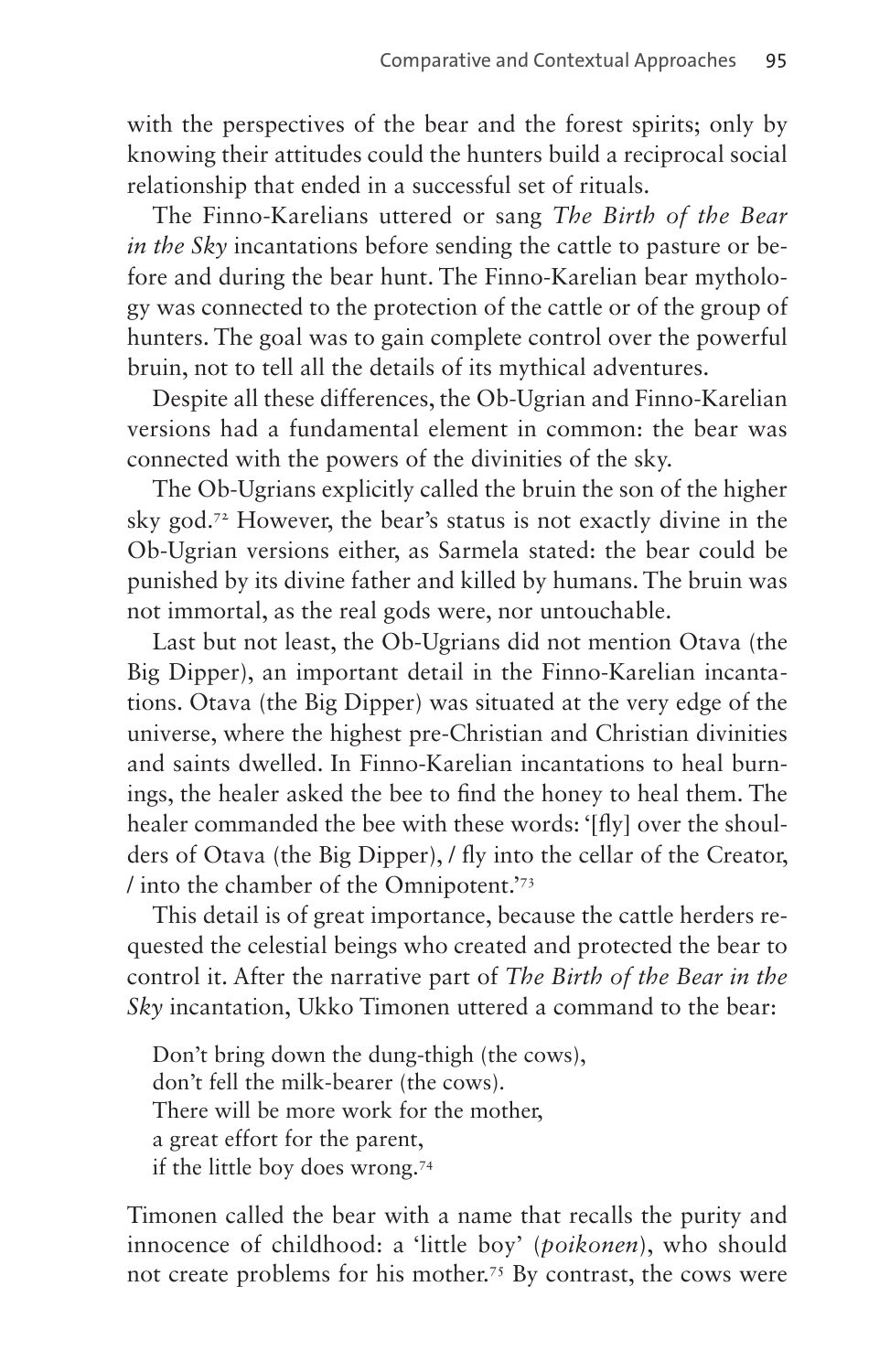called 'dung-thighs,' creatures better left untouched because of the impurity and force contained in their excrement.

In this incantation, the bear is not addressed as the 'enemy of the village', as the behavior of an absolute evil being could not be easily modified. Instead, the bear is considered to be a young person, a 'little boy', not very conscious of his actions, and he could be convinced to avoid 'doing wrong' by the cattle herders. The bear should maintain humanlike features in order to communicate with humans; the behavior and the status of a 'boy', afraid of his parents, could be easely changed using the proper words. This incantation is not only coercitive, the utterer also explains why the bear-boy should avoid doing wrong. The moral code of a young person (a boy) included the respect for elders (the parents) and – probably – for the 'older' utterer of the incantations. The humans and bears shared a common moral code, based on age hierarchies.

The 'mother' or 'parent' was the guardian spirit (*haltia*) responsible for the behavior of her 'boy,' the bear. As parents of the bear, they generally protected the bears from hunters, but they could also protect the cattle and humans from bears.

The 'parent' motif was common in healing incantations, where the word 'mother' (*emo*) tended to be a synonym for 'guardian spirit' (*haltia*). If iron did not heal the wound it provoked, the *tietäjä* intimidated it, saying that it should do that before his mother or his parent was called and became upset at having to do 'more work.'[76](#page-28-2)

But who, in this particular case, were the parents of the bear? Often, they were forest haltias. However, if the bear was born in the sky, it would be logical to suppose that his father was Ukko, the god of thunder and the sky, or the Christian God. Juho Turunen from Kitee (Finnish North Karelia) uttered a *The Birth of the Bear in the Sky* incantation, followed by a prayer to the forest mistress and another to Ukkonen (Diminutive of Ukko; it also means 'Thunder').

Ukkonen, superior Lord, God on the top of the cloud, take care in the pine wood as you took care inside the room.[77](#page-28-3)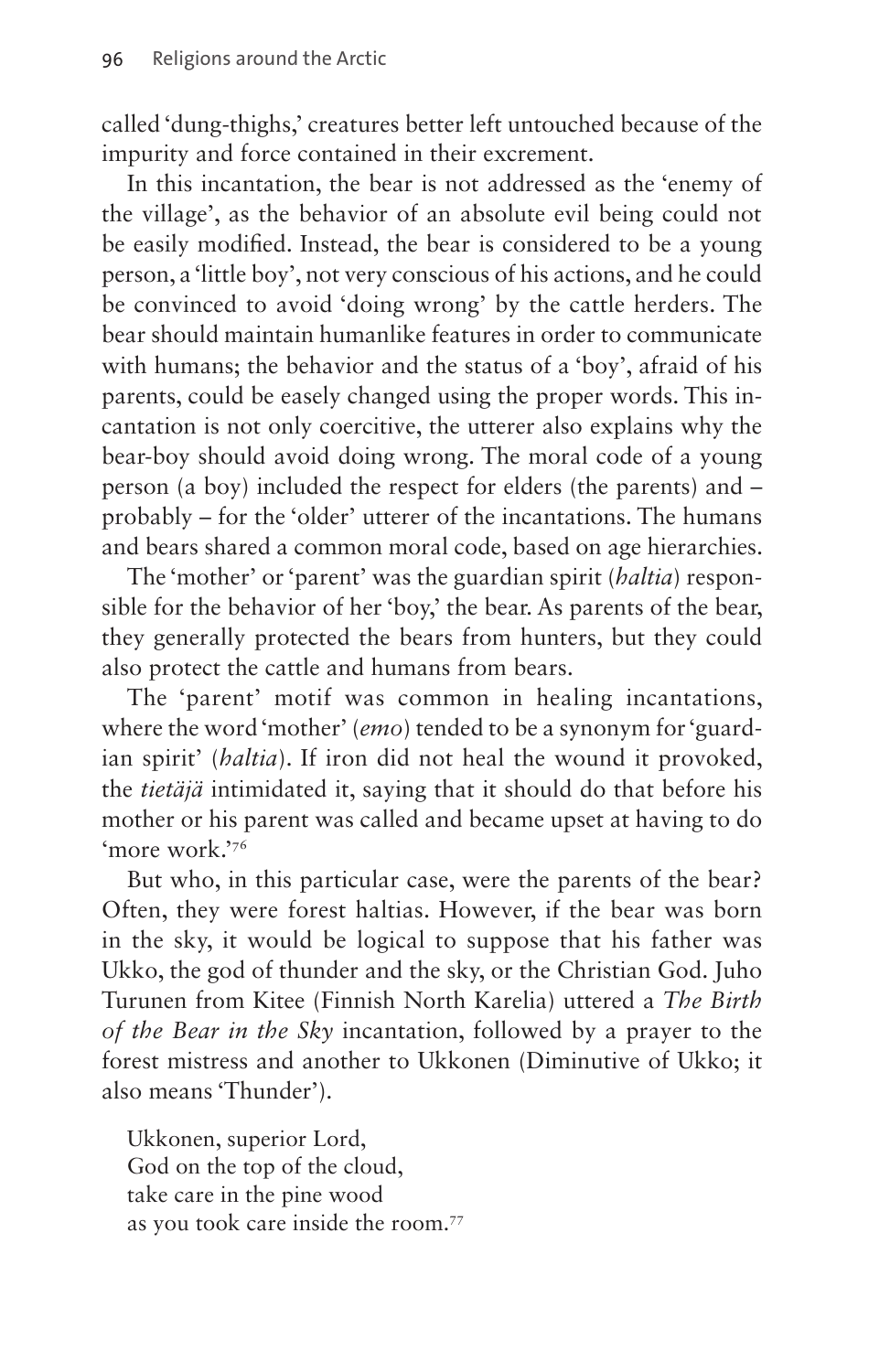Turunen asked Ukkonen to look after the cows in the forest during the spring, as he had previously guarded them when they were in the cowshed during the winter. In a *Birth of the Bear in the Sky* incantation from Kerimäki (South Savo) there was a similar request to Ukko.[78](#page-28-4) In other incantations, a similar prayer could be addressed to Jesus[.79](#page-28-5) In the syncretic vernacular folk beliefs, if the bear was born in the sky, the Christian beings 'dwelling' in Heaven were its guardians. Sometimes the cattle herder prayed to Jesus or Mary to put a golden spear into the jaw of the bear if it dared to attack the cattle.<sup>80</sup> Such acts of force, typical of vernacular Christian legends, are in contrast with the non-violent behavior of Jesus or Mary of the Gospels. In the *Birth in the Sky* type of incantations, the Christian beings were often syncretized with the pre-Christian sky-god Ukko. In other incantations to protect the cattle or hunters from the bear, almost the same prayer was addressed to the old god of thunder.<sup>81</sup> Antti Multanen from Kitee (Finnish North Karelia) uttered a *The Birth of the Bear in the Sky* incantation followed by a prayer to Ukko: the god should put a collar around the muzzle of the bruin to control it. $82$ 

The Christian saints did not erase the memory of the pre-Christian beings, as Sarmela stresses in his historical reconstruction. The tendency was more the opposite: the Christian beings were 'adapted' to the context of the incantations. They were supposed to act as the pre-Christian beings did.

#### *The Birth of the Bear in the Sky* **Incantations of the Hunters**

*The Birth of the Bear in the Sky* incantations were quite rare in the corpus of the *Bear Songs* performed during the Finno-Karelian bear ceremonials. However, these rare variations share similarities with the versions of the cattle herders, especially in the lines of the commands. In 1884, the hunter Jussi Pakkanen from Piippola (North Ostrobothnia) sang that the bear was born:

in a woolly basket, in an iron basket. […] On the nail[83](#page-28-9) of a small cloud.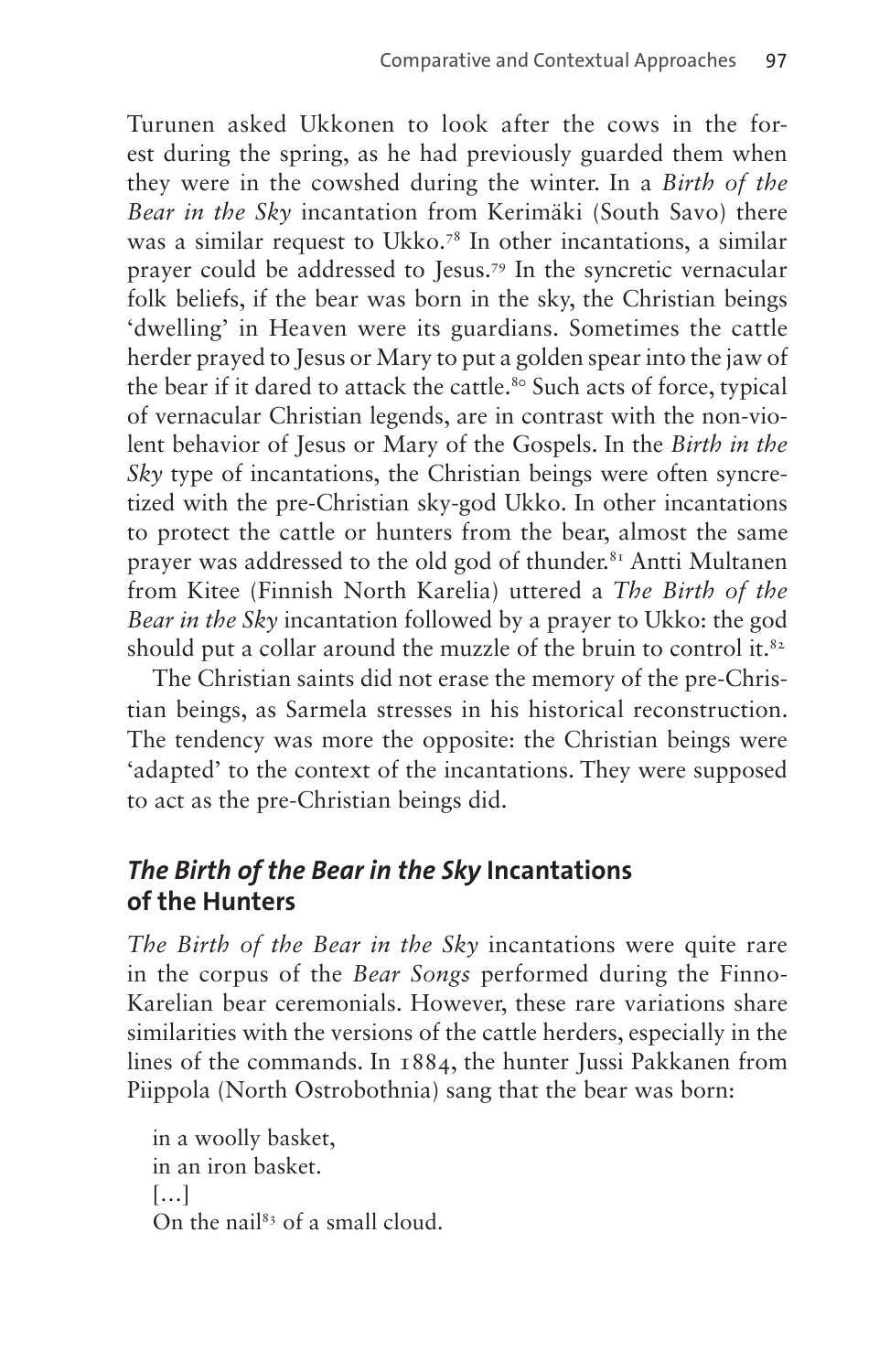How was it lowered to the ground? With a nameless string, totally unknown.<sup>84</sup>

In the first six weeks of its life, a newborn baby slept in a basket (*vakka*) made of intertwined thin, wooden strips.<sup>85</sup> The bear's basket was mythical, made of strange and uncommon materials (wool and iron). This time the bear is lowered with a string instead of a chain, and the string is 'nameless', an adjective linked with supernatural, 'unchristian' or 'pre-Christian' objects and places.

*The Birth of the Bear in the Sky* incantation by Jussi Pakkanen ended with a typical command to make the bear unable to bite:

I placed a hoop made of willow. If the willow breaks, I will build one with iron; If the iron tears, I mold one of copper. If the copper cracks, the Creator's lock will bar, the Lord's block will govern your jaws from opening wide, your teeth from parting.<sup>86</sup>

If the bear was born in the sky, it could be controlled by the help of a powerful supernatural or celestial being: God, a saint, or the thunder-god Ukko. The hunter's motif was present in *The Birth of the Bear in the Sky* incantations of the cattle herders.

The structure of the motif of this incantation is almost identical to the one of the cattle-herders; after the description of the bear's birth in the sky, the celestial protector or 'father' is called to stop a potential bear attack. The main differences are that in Pakkanen's version the protector is Christian (the Creator, not Ukkonen) and that the incantation was uttered for self-defense. The incantation does not invite the bear to modify its aggressive behavior, but it urges the Creator to defend the hunter.

The similarities between the cattle holder's and hunter's versions are indicators of communication between the two traditions; the hunters were men involved in many rural activities in the spring and in the summer, and they were often skilled *tietäjä*s, experts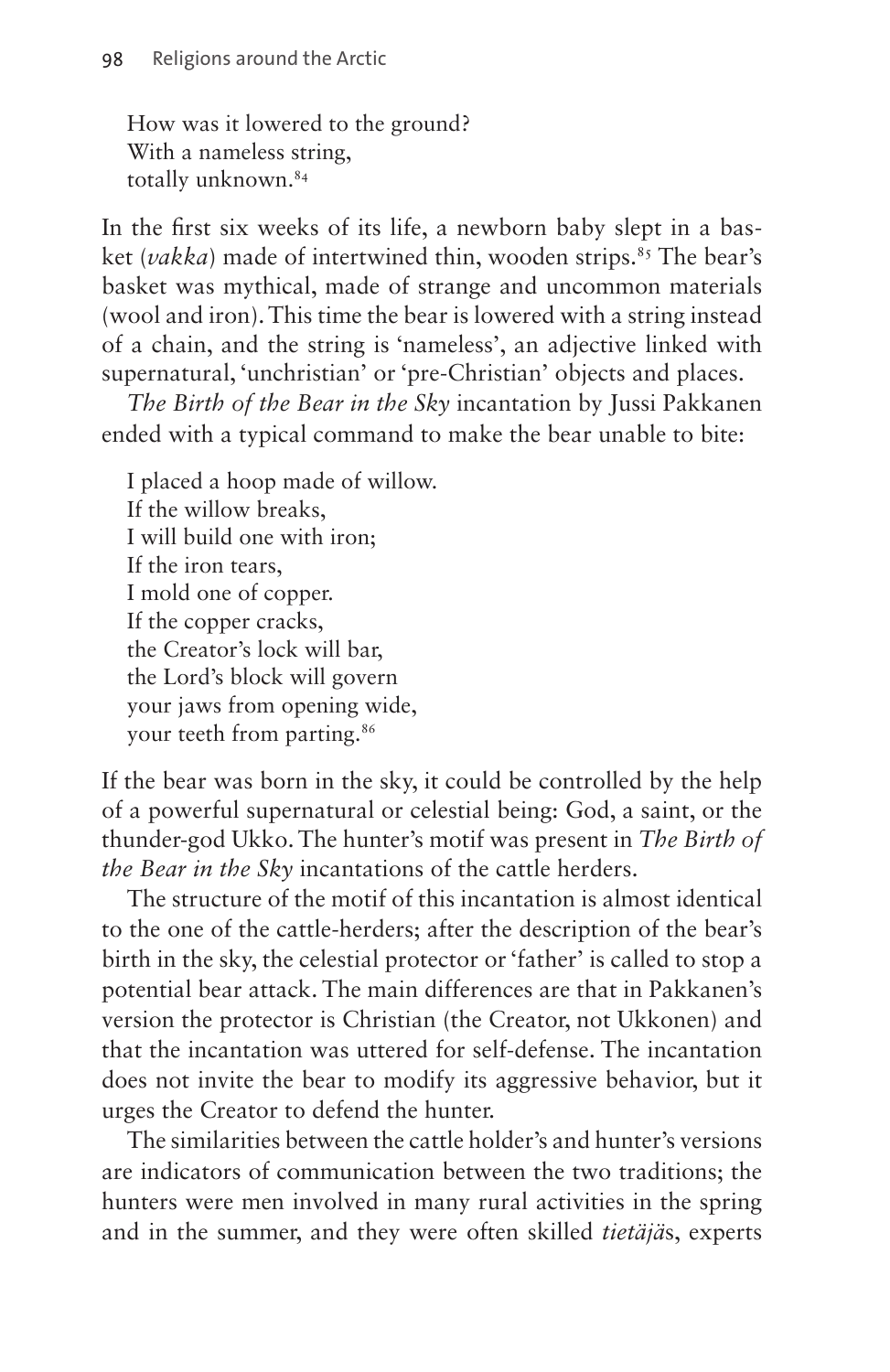of the incantations which include many requests and prayers to guardian spirits and syncretic saints.

In the most common of *The Birth of the Bear* incantations of the hunters, the bruin was born in a mythical forest, Tapiola or Metsola, the realm of the forest spirits or Pohjola (the Northland), the dangerous otherworldly forestland governed by the ambiguous Crone or Mistress of Pohjola. However, these variants had a similar logic; after the description of the birth in the forest, a haltia, the Mistress of Pohjola, or a saint associated with them (St. George, St. Anne, the Virgin Mary) was requested to stop a bear attack against the hunters.<sup>87</sup>

The bear could have multiple mythical origins in the Ob-Ugrian tradition as well. Schmidt noted that the bruin could be an offspring of the father of the sky, the forest spirits or the mother of the 'lower regions' or underground.<sup>[88](#page-28-14)</sup>

### **Conclusions**

In this chapter, I criticize some of the classic methods, theories and research results of the Finnish traditional scholarship on the bear ceremonialism and *The Birth of the Bear* incantations. However, I propose a more contextual way to compare *The Birth of the Bear in the Sky* type of incantations that takes into consideration (a) the historical, geographic, and ritual contexts, and (b) not only the similarities, but also the differences between the Ob-Ugric and Finno-Karelian cultures. The contextual method also includes comparisons 'inside' the Finno-Karelian culture, the comparison between different types of Finno-Karelian *The Birth of the Bear*  incantations, and the analysis of intertextual connections between different genres, as the incantations of cattle-herders, hunters and *tietäjäs*.

The contextual comparison is not only finalized to find out the 'most ancient', 'authentic' or 'original' of *The Birth of the Bear in the Sky* incantations; it also gives the possibility to analyse the influence of historical changes, historical stratification, and syncretism present in the same songs.

The contextual comparison between the Ob-Ugrian songs and Finno-Karelian incantations of *The Birth of the Bear in the*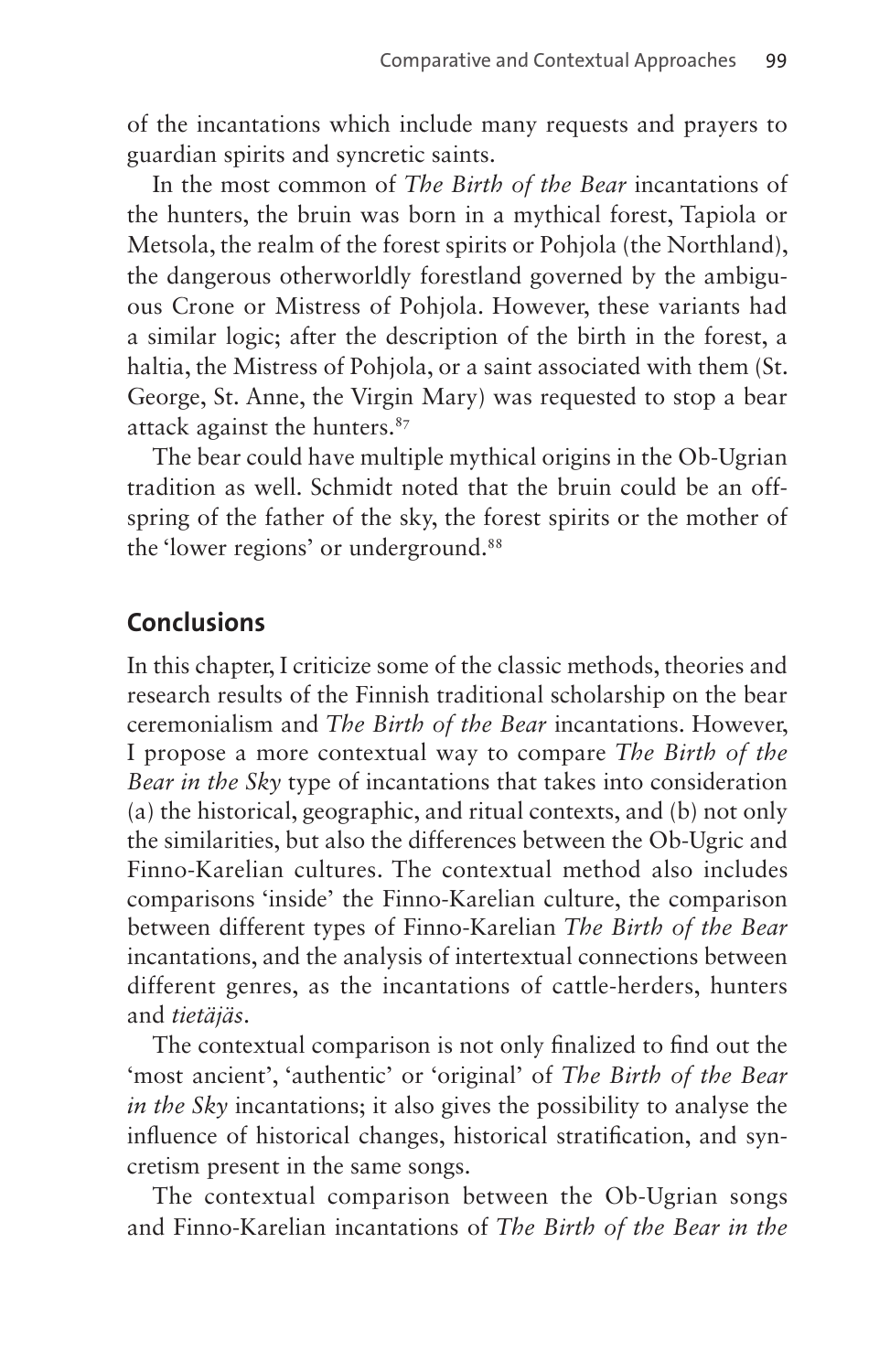*Sky* type gave surprising results, and it furnished rich, complex and challenging information.

In the Ob-Ugrian version, the ritual context is the bear ceremonial, and *The Birth of the Bear in the Sky* song gives a mythic justification of the killing of the bear, telling what moral faults the bear has committed. The bear, interpted by a human, is the 'performer' of the song and the humans – the villagers presents in the ceremonial – the listeners. The origin of the bear is told from the bruin's perspective and with abudance of entertaining and emotional details to reach a feeling of mimethic empathy with the bruin itself.

The Finno-Karelian *The Birth of the Bear in the Sky* incantations had two ritual contexts: the hunter's and the cattle herder's rituals. In both cases, the human ritual actor is the narrator, and the addressees are the bruin and its guardian spirits. *The Birth of the Bear in the Sky* incantations follow the human perspective and the human need to protect themselves and the cattle.

However, in the songs for the bear skull rituals, the references to the bruin's birth in the sky were connected to the idea of its regeneration in its mythical birthland, a concept that was much emphasized in the Ob-Ugrian tradition.

The contextual analysis of Finno-Karelian *The Birth of the Bear in the Sky* incantations shows that they were not only 'purely' archaic myths but incantations full of fascinating and meaningful historical layers; alongside the older strata represented by motives about the bear's regeneration in its celestial birthland, we found several motives related to the *tietäjä's* tradition and many calls and requests to Christian and Pre-Christian spirits.

The agriculture, the cattle herding and the Christian faith probably reduced the areas where the bear ceremonialism was performed, but they did not completely or abruptely erase or degenerate the sacred status of the bear and its haltias, nor their complex attributes of personhood.

The folklorist Anna-Leena Siikala has pointed out that in the Finnic Kalavalaic songs and incantations, the fusion of different historical elements often acquired a relevant contextual and ritual meaning.[89](#page-28-15) New historical layers rarely wiped away the old layers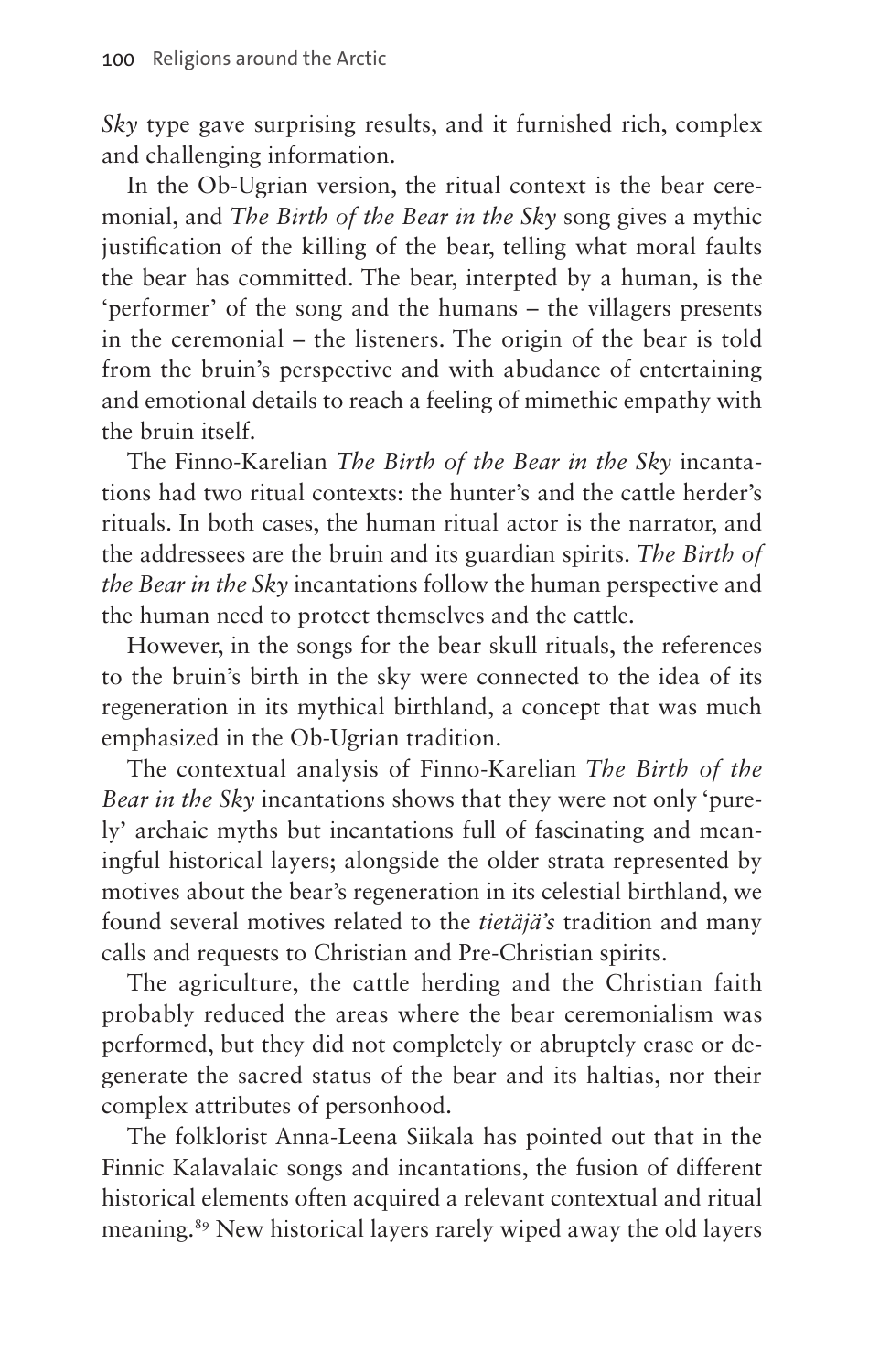of meaning. I agree with her theory which stresses that changes in tradition were not mechanical events, but complex processes in which renewing and conserving tendencies could act at the same time, influencing each other.<sup>90</sup>

In the Finno-Karelian folk tradition, ritual actors had the tendency to 'accumulate' supernatural helpers, mobilizing quite a variegate group of beings, which belonged to a historically stratified tradition. The hunters and cattle herders asked for the help of all the powerful haltias, divinities and saints that could help them in preventing a bear attack.

## **Notes**

<span id="page-24-0"></span>1. On other international studies and sources on bear ceremonials, and the classic study of Irwing Hallowell about bear ceremonialism, see Piludu 2019: 13–15, 39–41, 49–54 and Rydving 2010.

<span id="page-24-1"></span>2. For a more detailed description of the phases, see Piludu 2019: 16–18.

<span id="page-24-2"></span>3. Tarkka 2013: 330; Tarkka 1998: 96.

<span id="page-24-3"></span>4. On sentient ecology, see Anderson 2000: 116, 130; Århem 2016: 5.

<span id="page-24-4"></span>5. Stark 2002: 23.

<span id="page-24-5"></span>6. Piludu 2019: 66–68.

<span id="page-24-6"></span>7. On anomality, see also Douglas 2002 (1966): 48.

<span id="page-24-7"></span>8. Piludu 2019: 19–20.

<span id="page-24-8"></span>9. [https://skvr.fi/.](https://skvr.fi/)

<span id="page-24-9"></span>10. SKVR IX4/1096; date unknown, edited after 1750. The SKVR's sources (Ancient Poems of The Finnish People) are indicated with the number of the volume, followed by the number of the song.

<span id="page-24-10"></span>11. Ganander (1789) 2003: 60–61.

<span id="page-24-11"></span>12. Ahola and Lukin 2016: 55.

<span id="page-24-12"></span>13. Krohn (1915) 2008: 163–164.

<span id="page-24-13"></span>14. Krohn (1915) 2008: 146–164; Holmberg (Harva) 1915: 43–52; Karjalainen 1914; Karjalainen 1918: 512–545; Kannisto 1906a;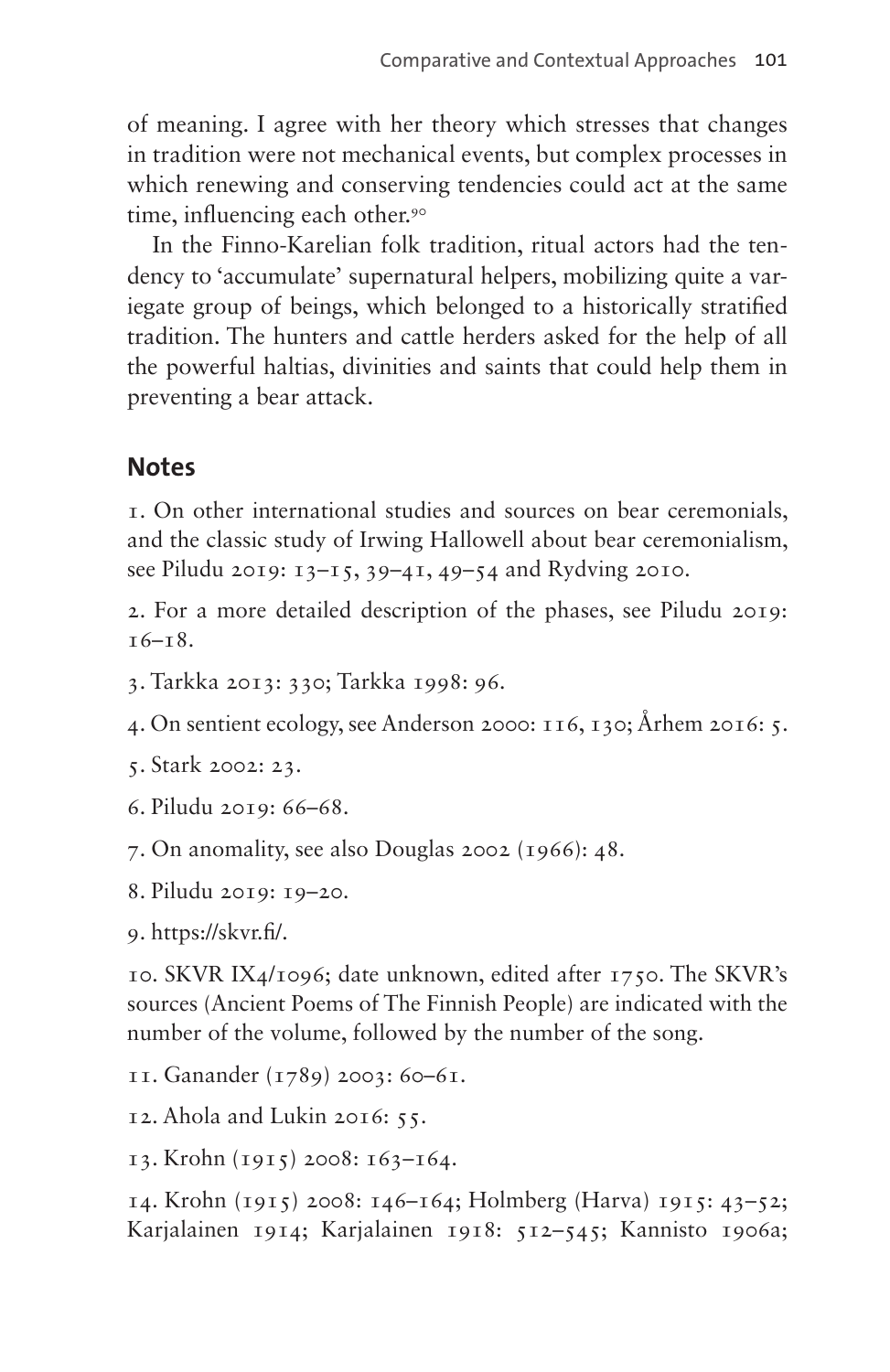Kannisto 1906b; Kannisto 1907; Kannisto 1933; Kannisto 1938a; Kannisto 1938b; Kannisto 1939a; Kannisto 1939b.

- <span id="page-25-0"></span>15. See Carpelan 1974.
- <span id="page-25-1"></span>16. Kuusi 1963: 43.
- <span id="page-25-2"></span>17. Kuusi 1963: 42.
- <span id="page-25-3"></span>18. Kuusi 1963: 50.
- <span id="page-25-4"></span>19. Kuusi 1963: 42.
- <span id="page-25-5"></span>20. Haavio 1967: 28.

<span id="page-25-6"></span>21. Haavio 1967: 29–30. On the bear in Greek mythology, see Athanassakis 2005.

- <span id="page-25-7"></span>22. Haavio 1967: 28.
- <span id="page-25-8"></span>23. Gentili & Perusino 2002; Sourvinou-Inwood 1988.
- <span id="page-25-9"></span>24. Turunen 1981: 235.
- <span id="page-25-10"></span>25. Rydving 2010: 34.
- <span id="page-25-11"></span>26. Sarmela 1991: 221–222.
- <span id="page-25-12"></span>27. Sarmela 1991: 222.
- <span id="page-25-13"></span>28. Sarmela 1991: 224.
- <span id="page-25-14"></span>29. Sarmela 1991: 230.
- <span id="page-25-15"></span>30. Sarmela 1991: 229.

<span id="page-25-16"></span>31. Sarmela 1991: 230; Sarmela 2006: 17; on a different interpretation of the *tietäjä*'s roles, see Siikala 2002.

<span id="page-25-17"></span>32. Sarmela 1991: 230–231.

<span id="page-25-18"></span>33. On the Crone or Mistress of Pohjola see: Piludu 2019: 129–136,  $295 - 296.$ 

- <span id="page-25-19"></span>34. Sarmela 1991: 236.
- <span id="page-25-20"></span>35. Tarkka 2013: 80.
- <span id="page-25-21"></span>36. Honko 1993.
- <span id="page-25-22"></span>37. Pentikäinen 2007: 130–148.
- <span id="page-25-23"></span>38. Pentikäinen 2007: 130–148.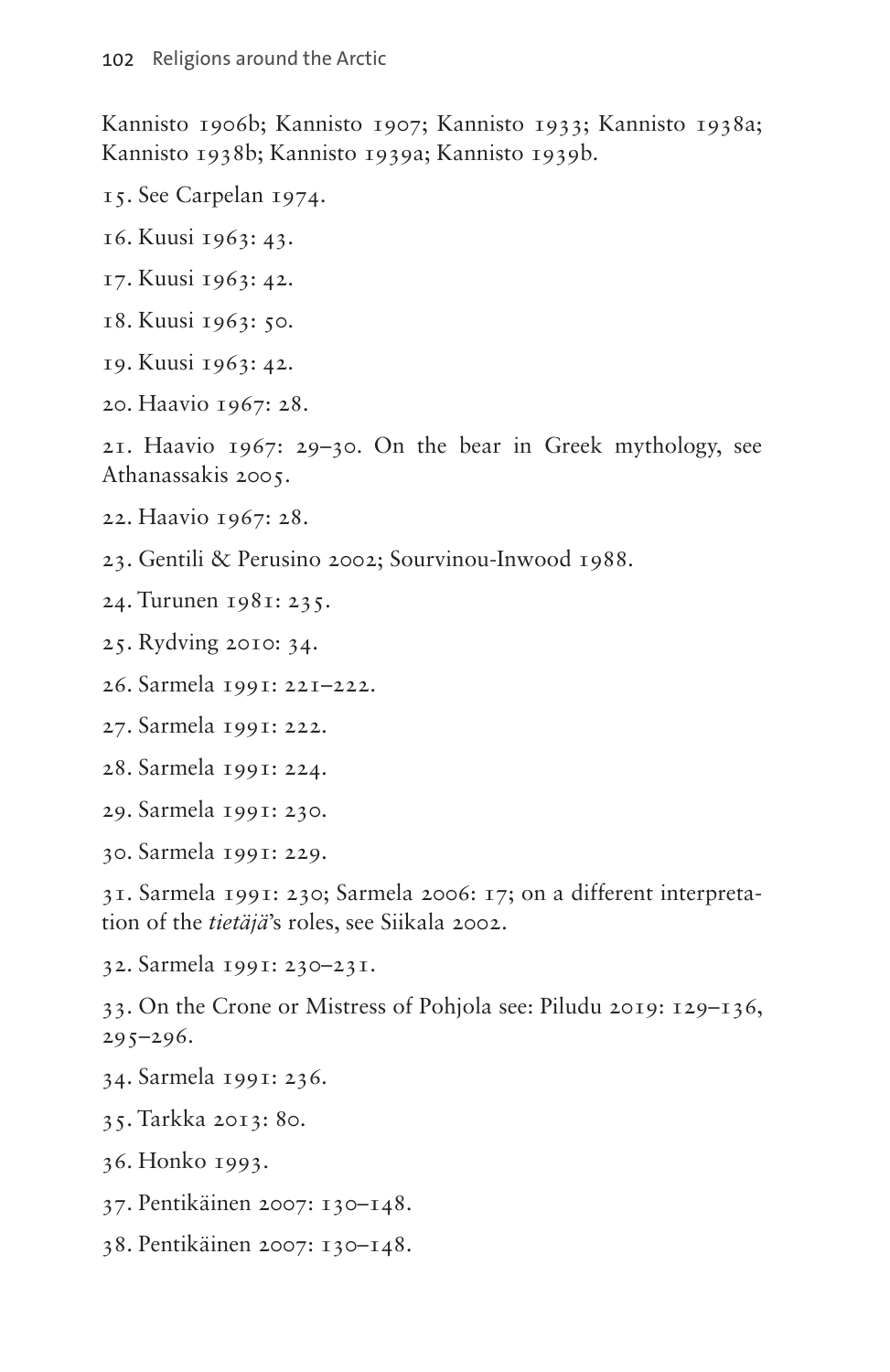<span id="page-26-0"></span>39. Tarkka 1994; Tarkka 1998; Tarkka 2005: 256–299; Tarkka 2013: 327–381, Tarkka 2014.

<span id="page-26-1"></span>40. Stark-Arola 2002: 111–133.

<span id="page-26-2"></span>41. Siikala 2012: 380–389.

<span id="page-26-3"></span>42. The *tietäjä* (the one-who-knows, sage) was a Finnish folk healer and an expert of a multitude of incantations and rituals, able to enter in a state of trance. See Siikala 2002.

<span id="page-26-4"></span>43. Almost all the collected *The Birth of the Bear* incantations has been published in the volumes SKVR (*Suomen Kansan Vanhat Runot*), which are now entirely digitalized (see:<https://skvr.fi/>).

<span id="page-26-5"></span>44. Krohn 1917: 207–214.

<span id="page-26-6"></span>45. Karhu 1947.

<span id="page-26-7"></span>46. Piludu 2019: 112.

<span id="page-26-8"></span>47. In my dissertation, I analyzed in detail the all these variations (Piludu 2019: 111–153), focusing on the birth of the bears in the otherworldy forest, which was the most common in the hunting traditions (Piludu 2019:  $114-129$ ). In the second part of this article, I focus on *The Birth of the Bear in the Sky* incanations, which have a great importance in the Finnish scholarly debate on bear ceremonialism.

<span id="page-26-9"></span>48. Kuusi 1963; Haavio 1967.

<span id="page-26-10"></span>49. SKVR VI2/5405: 1–7, VI2/5408: 1–5, VII5/3869: 1–8, VII5/3930:  $1-7$ , XII $2/68$ 58:1-7.

<span id="page-26-11"></span>50. *Tuolla ohto synnytelty, / mesikämmen kiännätelty: / ylähällä taivosessa, / Otavaisen olkapäillä. / Missä se alas laskettiin?/ Hihnassa alas laskettiin, / hihnassa hopiisessa, / kultaisessa kätkyyssä,/ sitte läks saloja samuumaan, / pohjanmoata polokemaan* (SKVR VII5/3932: 3–12. 1894; English translation by Vesa Matteo Piludu).

<span id="page-26-12"></span>51. Tarkka 2013: 332; Piludu 2019: 68–70.

<span id="page-26-13"></span>52. See the next section.

<span id="page-26-14"></span>53. Ganander 1789: 63–64.

<span id="page-26-15"></span>54. *Kuun luona, tykönä päivän* (SKVR VI2/5408: 3).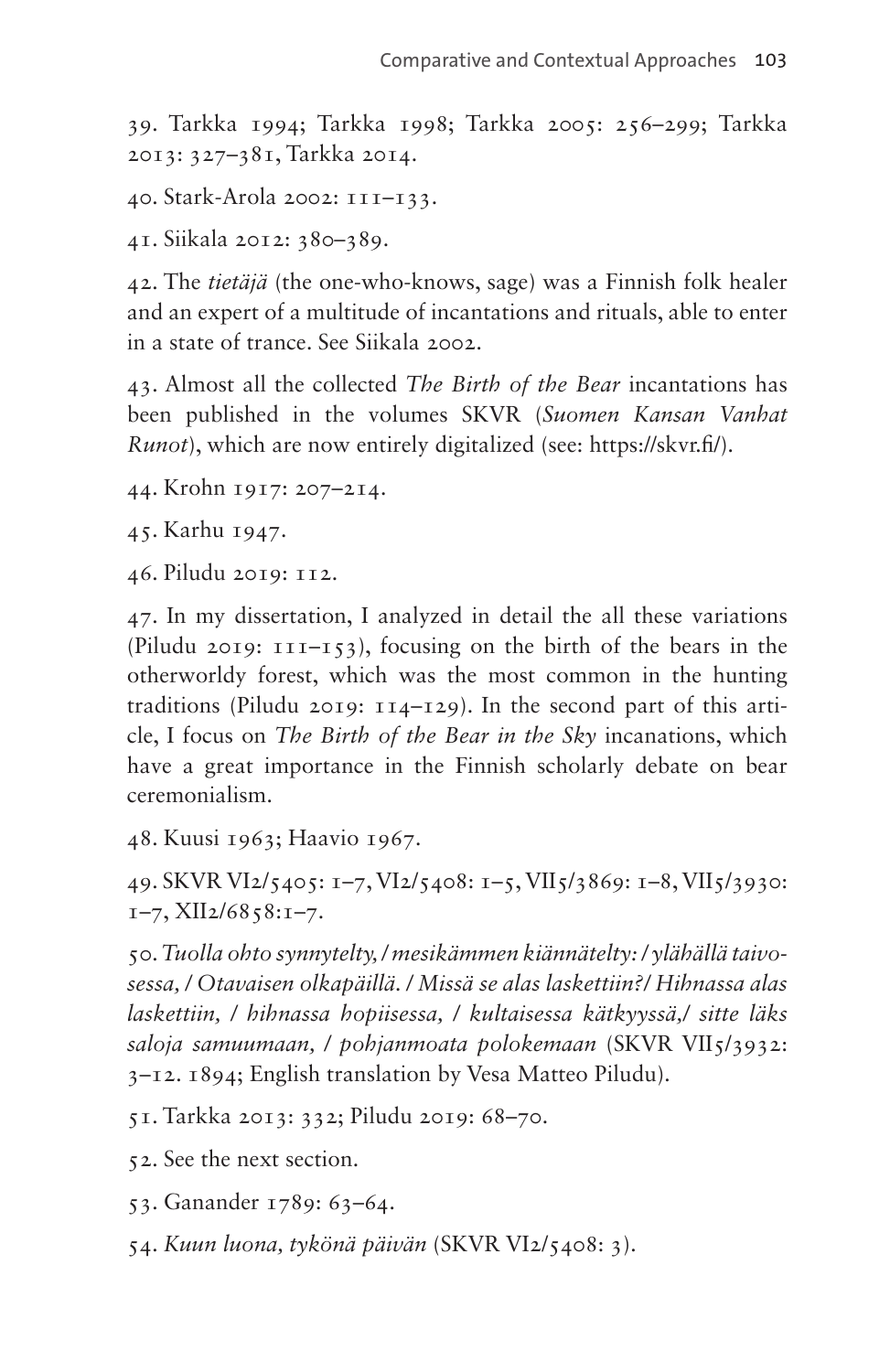<span id="page-27-0"></span>55. Haavio 1967: 28; Sarmela 1991: 213.

<span id="page-27-1"></span>56. Cited in *The Great Bear* 1993: 152. Poem 27, 1–8; English translation by Branch. Anonymous singer from Shumilovo, Kondiskoe raion, Khanty-Mansi Autonomous District, Russia. 1888. Collector: Patkanov; originally published in Patkanov 1900: 192-203; cited in Pentikäinen 2007: 37.

<span id="page-27-2"></span>57. Cited in *The Great Bear* 1993: 157–159; Poem 29. Singer: Jakov Tasmanov. Chalpaul, Sartyn'ia Region, Khanty-Mansi Autonomous District, Russia. 1906. Collector: Kannisto, A. Originally published in Kannisto, Liimola & Virtanen 1958: 9: 14–20.

<span id="page-27-3"></span>58. Honko 1993: 125; Kannisto 1939a: 8.

<span id="page-27-4"></span>59. Sarmela 1991: 213; Kannisto 1939a: 8.

<span id="page-27-5"></span>60. Honko 1993: 125.

<span id="page-27-6"></span>61. Cited in *The Great Bear* 1993: 152. Poem 27, 1–8; English translation by Branch. Anonymous singer from Shumilovo, Kondiskoe raion, Khanty-Mansi Autonomous District, Russia. 1888. Collector: Patkanov; originally published in Patkanov 1900: 192-203.

<span id="page-27-7"></span>62. Sarmela 1991: 213.

<span id="page-27-8"></span>63. *Panin kuuta kahtomahan, / otavia oppimahan, / päiveä tähystämähän* (SKVR VII5/3396: 12–14. Ilomantsi. Ahlqvist B, n. 50 b. 1846).

<span id="page-27-9"></span>64. Piludu 2019: 289.

<span id="page-27-10"></span>65. Sarmela 1991: 220.

<span id="page-27-11"></span>66. On Hogotar, see Piludu 2019: 120–122, 130, 195, 276–277.

<span id="page-27-12"></span>67. Sarmela 1982: 64.

<span id="page-27-13"></span>68. Piludu 2019: 265–304.

<span id="page-27-14"></span>69. On personhood of animals and spirits, see Viveiros de Castro 2009; Brightman, Grotti and Ulturgasheva 2014: 2.

<span id="page-27-15"></span>70. Viveiros de Castro 1998; Århem 2016: 7.

<span id="page-27-16"></span>71. Willerslev 2007: 106.

<span id="page-27-17"></span>72. Sarmela 1991: 213.

<span id="page-27-18"></span>73. *Otavaisen olkapäite; / lennä Luojan kellarihin, / kamarihin kaikkivallan* (SKVR XII1/4586: 40–42).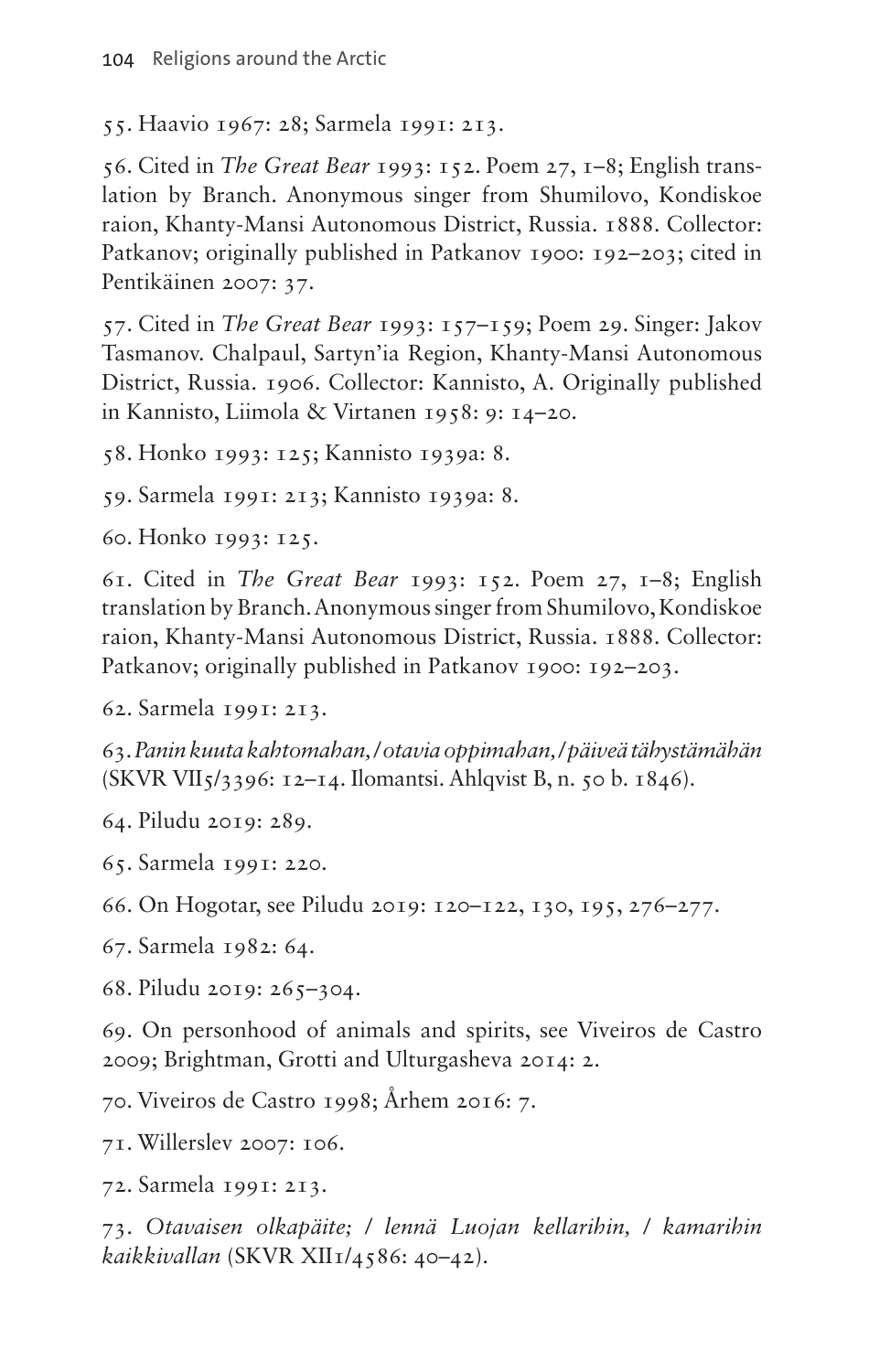<span id="page-28-0"></span>74. *Elä sorra sontareittä, / koa maion kantajoa, / enemp' on emoilla työtä, / suur(i) vaiva vanhemmalla, / jos poikonen pahan teköö* (SKVR  $VII$ 5/3932: 13–17).

<span id="page-28-1"></span>75. It should be noticed that the social status of the bear often changes in Finno-Karelian *Bear Songs* and incantations; it could be addressed as a young boy, the offspring or cattle of guadian spirits, an old man, a bride, a groom, or a guest of honour. These changes are never casual. See Piludu 2019.

<span id="page-28-2"></span>76. SKVR I4/153a: 8–17.

<span id="page-28-3"></span>77. *Ukkonen, ylinen Herra, / pilven päällinen Jumala, / hoia niin hongikossa, / kuin sä hoi'it huonehessa* (SKVR VII5/3931: 21–24. Kitee. Havukainen n. 40, 1896).

<span id="page-28-4"></span>78. SKVR VI2/5405: 20–24.

<span id="page-28-5"></span>79. SKVR VII5/3850: 10–11.

<span id="page-28-6"></span>80. SKVR VII5/3850: *152–155*.

<span id="page-28-7"></span>81. *SKVR I4*/*1442*: *23–29, I4*/*1439: 78–81*, XII2/6488: 5–6.

<span id="page-28-8"></span>82. *SKVR VII5*/3930. Kitee. Pennanen n. 66, 1896. Haarajärvi.

<span id="page-28-9"></span>83. The edge of a cloud or a mythological sky pillar; see Siikala 2012: 168.

<span id="page-28-10"></span>84. *Villasessa vakkasessa, / rautasessa vakkasessa. […] Päällä pienen pilven naulan. / millä se maahan laskettiin? / nuoralla nimettömällä, / aivan tutkimattomalla* (SKVR XII2/6464: 44–43 and 46–47. Keränen, E. 295. 1884? Piippola. Jussi Paakkinen).

<span id="page-28-11"></span>85. Paulaharju 1995 (1925): 55–56.

<span id="page-28-12"></span>86. *Minä vantehen pajusta pannen. / Jos paju pettänevi, / minäpä rauvasta rakennan; / jospa rauta ratkennevi, / minäpä vaskesta valatan; jos vaski katkennovi, / lukitkoompa luojan lukko, / Herran haitta hallitkoon, / leukasi leveämästä, / hampaasi hajoamasta*. (SKVR XII2/6464: 30–39).

<span id="page-28-13"></span>87. Piludu 2019: 114–136.

<span id="page-28-14"></span>88. Schmidt 1989: 192.

<span id="page-28-15"></span>89. Siikala 1994: 37.

<span id="page-28-16"></span>90. Siikala 1994: 38.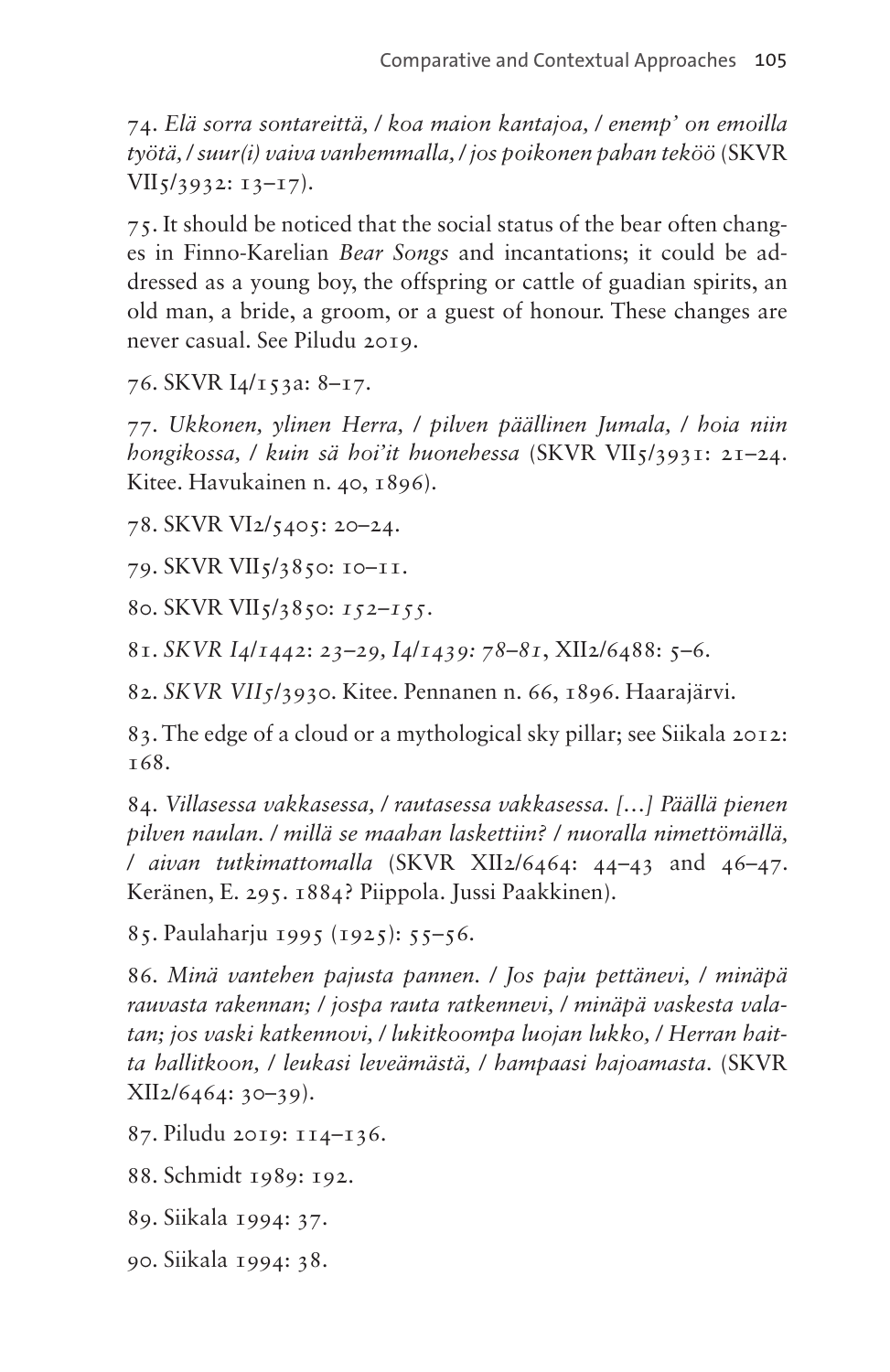## **References**

#### Sources

SKVR = Suomen Kansan Vanhat Runot 1–34. Helsinki 1908–48, 1995. [skvr.fi](http://skvr.fi)

#### Secondary literature

- Ahola, Joonas & Lukin, Karina. 2016. Matthias Alexander Castrénin suomalaisen mytologian taustoja. *Luentoja suomalaisesta mytologiasta* (1853), pp. 11–73. [By] M.A. Castrén. [Eds.] J. Ahola & K. Lukin. Helsinki: SKS.
- Anderson, David G. 2000. *Identity and Ecology in Arctic Siberia*: *The Number One Reindeer Brigade* (Oxford Studies in Social and Cultural Anthropology). Oxford: Oxford University Press.
- Århem, Kaj. 1996. The cosmic food web: human-nature relatedness in the Northwest Amazon. *Nature and Society*: *Anthropological Perspectives* (European Association of Social Anthropologists Series), pp. 185–204. Eds. P. Descola & G. Pálsson. London: Routledge

——— 2016. Southeast Asian animism in context. *Animism in Southeast Asia* (Routledge Contemporary Southeast Asia Series 77), pp. 3–30. Eds. K. Århem & G. Sprenger. London: Routledge.

- Athanassakis, Apostolos N. 2006. The bear in Greek mythology. *Karhun kannoilla: In the Footstep of the Bear* (Satakunnan museon julkaisuja 14 / Turun yliopiston kulttuurituotannon ja maisemantutkimuksen laitoksen julkaisuja 9), pp. 84–93. Ed. C. Tolley. Vammala: Kulttuurituotannon ja maisematutkimuksen laitos, Turun yliopisto & Satakunnan museo.
- Brightman, Marc & Vanessa Elisa Grotti & Olga Ulturgasheva. 2014. Introduction. Animism and invisible worlds: the place of non-humans in indigenous ontologies. *Animism in Rainforest and Tundra: Personhood, Animals, Plants and Things in Contemporary Amazonia and Siberia*, pp. 1–28. Eds. M. Brightman & V.E. Grotti & O. Ulturgasheva. New York: Berghahn Books.
- Carpelan, Christian. 1974. Hirven ja karhunpääesineitä Skandinaviasta Uralille. *Suomen museo* 81, pp. 29–88.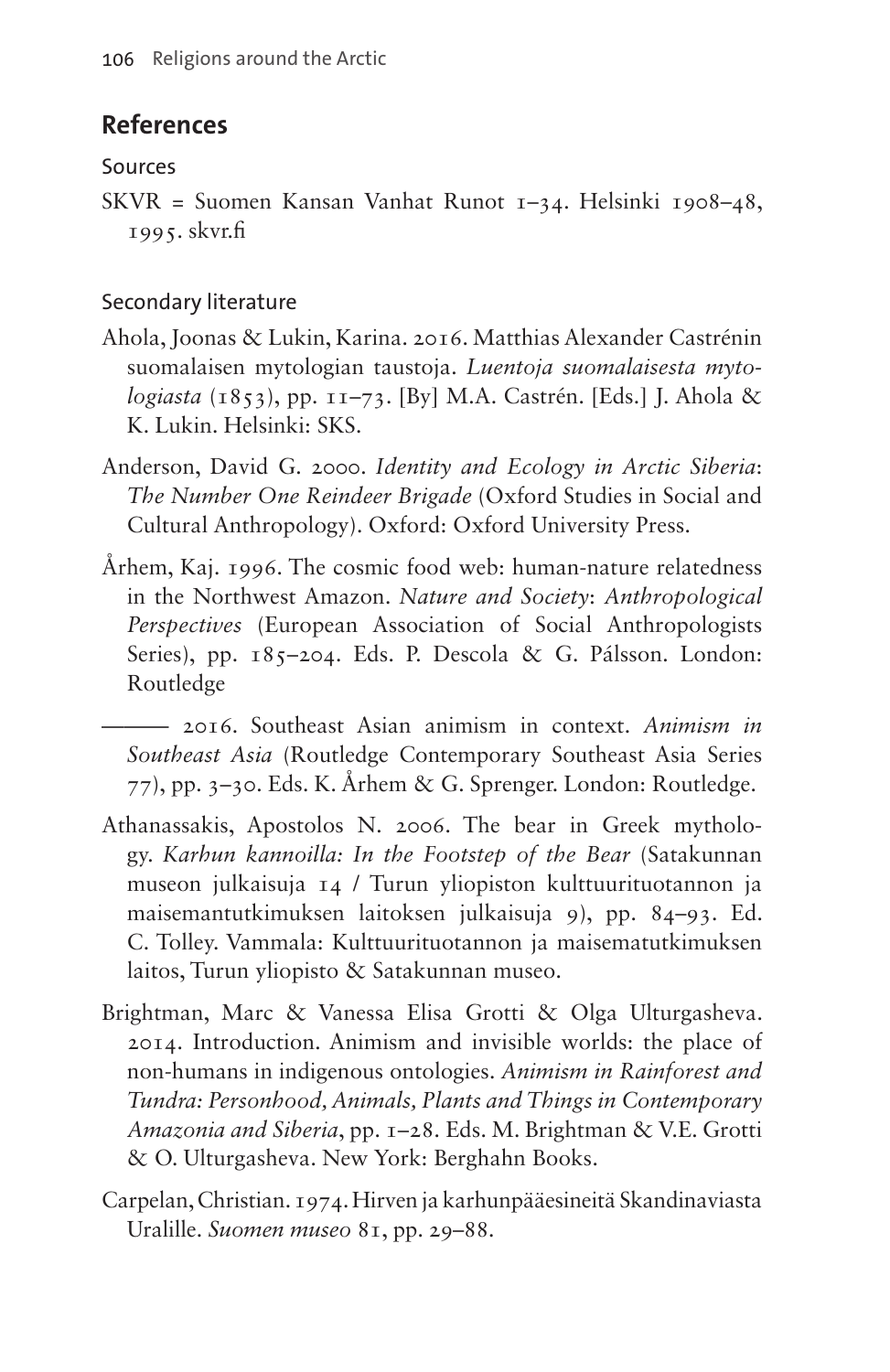- Douglas, Mary (1966) 2002. *Purity and Danger: An Analysis of Concepts of Pollution and Taboo* (Routledge Classics). London: Routledge.
- Ganander, Kristfrid. 1789. *Mythologia Fennica*. Åbo: På egen bekostnad.

——— (1789) 2003. *Mythologia Fennica*. [Finnish translation] B. Löflund. Jyväskylä: Gummerus.

- Gentili, Bruno & Franca Perusino. 2002. *Le orse di Brauron: un rituale di iniziazione femminile nel santuario di Artemide*. Pisa: ETS cop.
- *The Great Bear: A Thematic Anthology of Oral Poetry in the Finno-Ugrian Languages*. Eds. L. Honko & S. Timonen & M. Branch. Helsinki 1993: SKS.
- Haavio, Martti. 1967. *Suomalainen mytologia*. Porvoo: WSOY.
- Holmberg, Uno. 1915. *Lappalaisten uskonto*. Porvoo: WSOY.
- Honko, Lauri. 1993. Hunting: introduction. *The Great Bear* 1993, pp. 117–138.
- Kannisto, Artturi. 1906a. Über die wogulische Schauspielkunst. *Finnisch-Ugrische Forschungen* 6, pp. 213–237.
- ——— 1906b. Eräästä vogulilaisesta karhun nimityksestä. *Suomalais-ugrilaisen seuran aikakauskirja* 23:1–2.
- ——— 1907. Vogulien näytelmätaiteesta. *Valvoja* 6/7, pp. 345–363.
- ——— 1933. Obin-Ugrilaisten kansain vannontatavoista. *Suomi* 5:16, pp. 169–179.
	- ——— 1938a. Voguulilainen karhulaulu. *Kalevalaseuran vuosikirja* 18, pp. 182–188.

———1938b. Über die Bärenzeremonien der Wogulen. *Verhandlungen der Gelehrten Estnischen Gesellschaft zu Dorpat* 30, pp. 216–236.

——— 1939a. Voguulien karhumenoista. *Suomalais-ugrilaisen seuran aikakauskirja* 50:2, pp. 1–20.

——— 1939b. Les fêtes de l'ours chez les Vouguls. *Suomalaisugrilaisen seuran aikakauskirja* 50:2, pp. 21–39.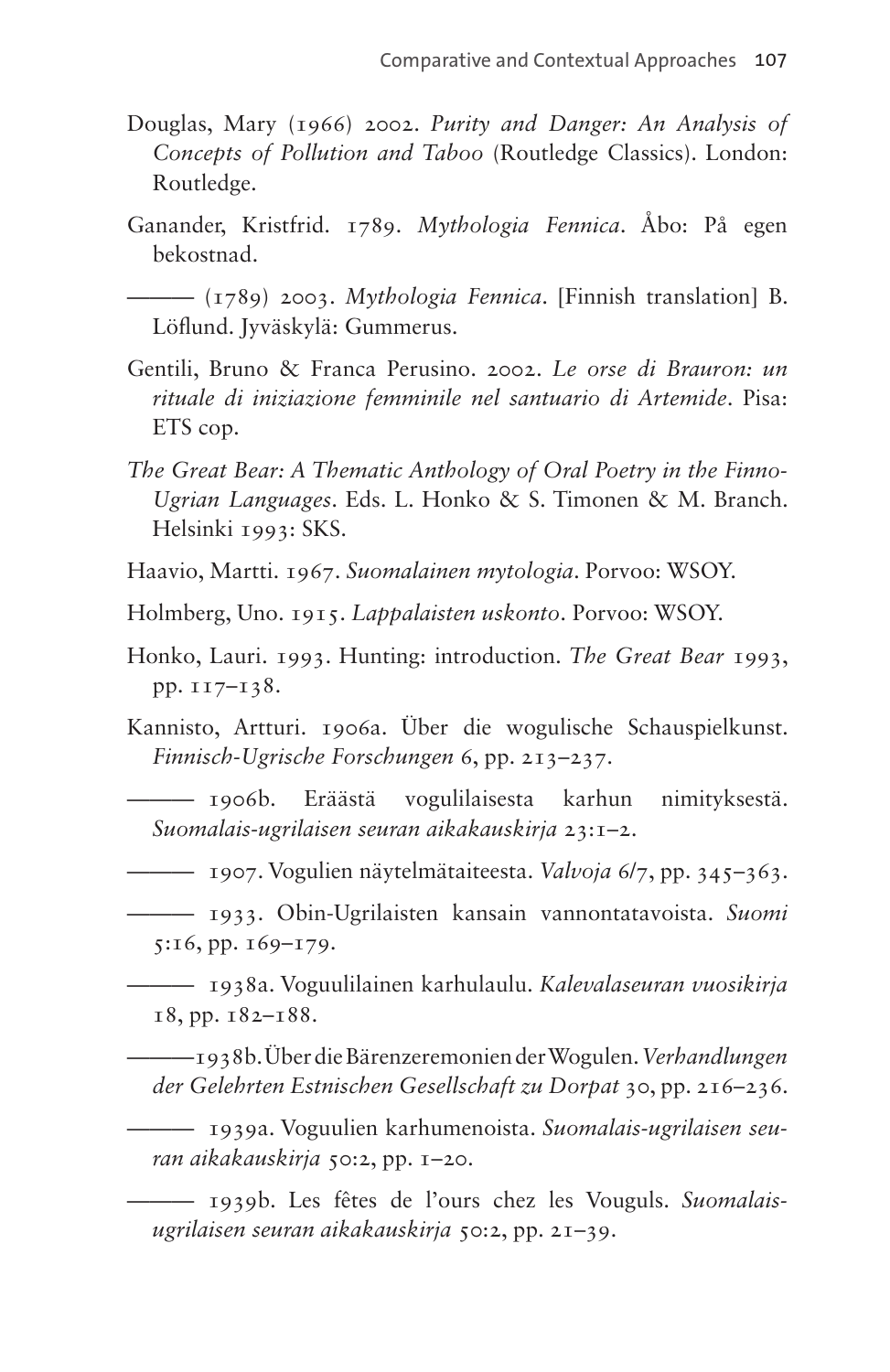- Kannisto, Artturi & Matti Liimola & E.A. Virtanen 1958. *Materialien zur Mythologie der Wogulen* (Suomalais-Ugrilaisen Seuran Tomituksia 113). Helsinki: Suomalais-Ugrilaisen Seura.
- Karhu, Juho. 1947. *Karhun synty: vertaileva tutkimus*. Mikkeli: Karhututkimuksia 2.
- Karjalainen, Kustaa Fredrik. 1914. Eteläostiakkien karhumenoista. *Virittäjä* 18, pp. 82–89.

——— 1918. *Jugralaisten uskonto* (Suomensuvun uskonnot 3). Porvoo: WSOY.

- Krohn, Kaarle. (1915) 2008. *Suomalaisten runojen uskonto*. Helsinki: Salakirjat.
	- ——— 1917. *Suomalaiset syntyloitsut*. Helsinki: SKS.
- Kuusi, Matti. 1963. Karhunpeijaiset. *Suomen Kirjallisuus*. 1. Kirjoittamaton kirjallisuus, pp. 41–51. [Ed.] M. Kuusi. Helsinki: SKS.
- Paulaharju, Samuli. (1925) 1995. *Syntymä, lapsuus ja kuolema: vienan Karjalan tapoja ja uskomuksia*. Helsinki: SKS.
- Patkanov, Serafim K. 1897–1900. *Die Irtysch-Ostjaken und ihre Volkpoesie*. 1–2. St Petersburg: Académie impériale des sciences.
- Pentikäinen, Juha. 2007. *Golden King of the Forest*: *The Lore of the Northern Bear*. Helsinki: Etnika.
- Piludu, Vesa Matteo. 2019. The Forestland's Guests. Mythical Landscapes, Personhood, and Gender in the Finno-Karelian Bear Ceremonialism. Helsinki. Unigrafia OY. PhD Dissertation. Faculty of Arts, University of Helsinki. Online version, E-Thesis: [http://](http://hdl.handle.net/10138/282220) [hdl.handle.net/10138/282220](http://hdl.handle.net/10138/282220).
- Rydving, Håkan. 2010. The 'bear ceremonial' and bear rituals among the Khanty and the Sami. *Temenos: Nordic Journal of Comparative Religion* 46:1, pp. 31–52.
- Sarmela, Matti. 1982. The death of the bear: an old Finnish hunting drama. *The Drama Review* 26:3, pp. 57–66.

——— 1991. Karhu ihmisen ympäristössä. *Kolme on Kovaa Sanaa: kirjoituksia kansanperinteestä* (Kalevalaseuran vuosikirja 71), pp. 209–250. [Eds.] P. Laaksonen & S.-L. Mettömäki. Helsinki: SKS.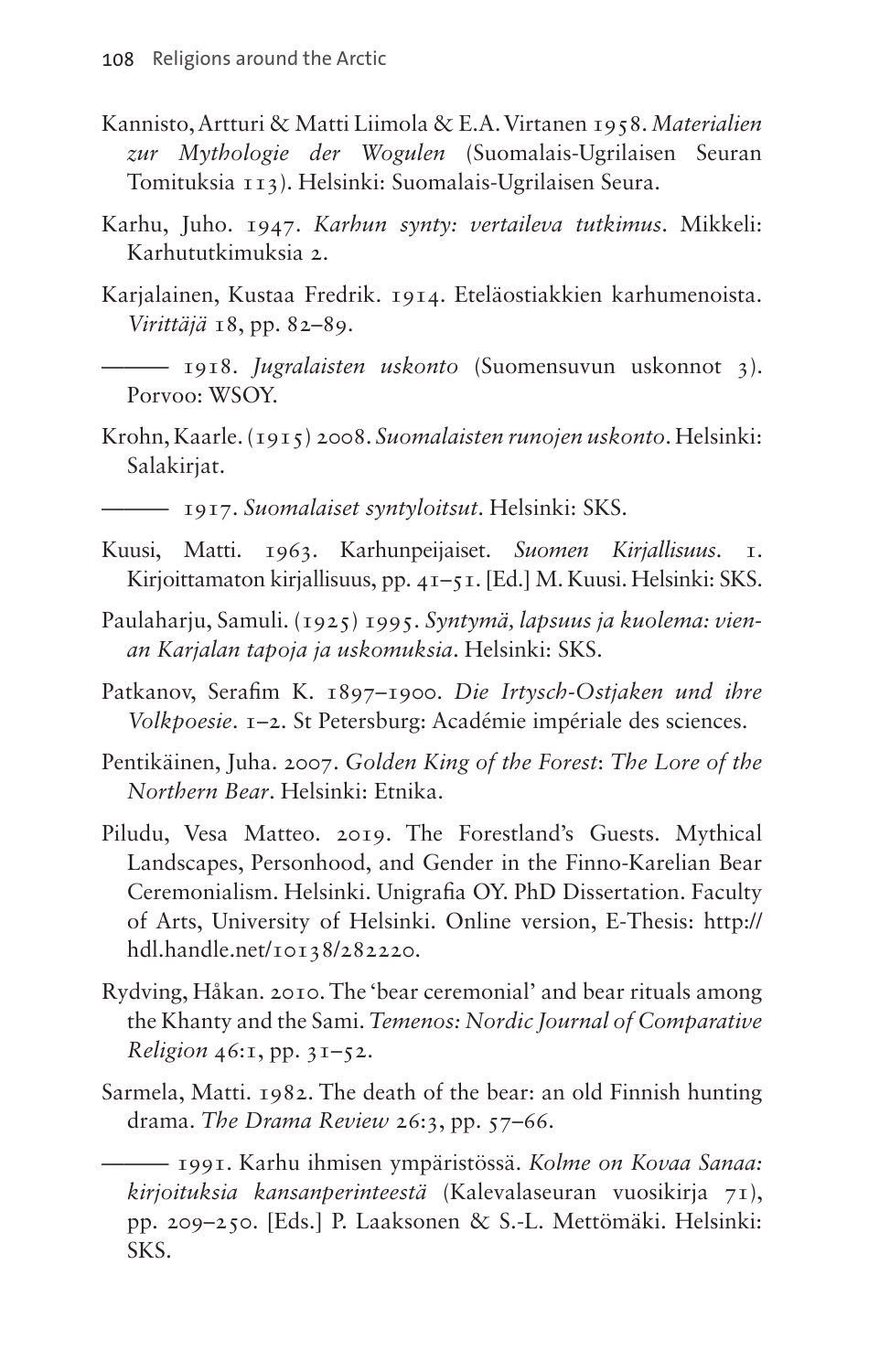——— 2006. The Bear in the Finnish Environment: Discontinuity of Cultural Existence. Published on the author's webpage: [https://](https://www.sarmela.net/_files/200000206-8a5af8b549/bear-cult.pdf) [www.sarmela.net/\\_files/200000206-8a5af8b549/bear-cult.pdf](https://www.sarmela.net/_files/200000206-8a5af8b549/bear-cult.pdf).

- Siikala, Anna-Leena. 1994. Transformation of the Kalevala epic. *Songs Beyond the Kalevala: Transformation of Oral Poetry* (Studia Fennica Folkloristica 2), pp. 41–55. Eds. A.-L. Siikala & S. Vakimo. Helsinki: SKS.
	- ——— 2002. *Mythic Images and Shamanism: A Perspective on Kalevala Poetry* (FF Communications 280). Helsinki: Suomalainen tiedeakatemia.
	- ——— 2012. *Itämerensuomalaisten mytologia*. Helsinki: SKS.
- Schmidt, Éva. 1989. Bear cult and mythology of the Northern Ob-Ugrians. *Uralic Mythology and Folklore* (Ethnologica Uralica 1), pp. 187–232. Ed. M. Hoppál & J. Pentikäinen. Budapest: Ethnographic Institute of the Hungarian Academy of Sciences / Helsinki: SKS.
- Stark, Laura. 2002. *Peasant, Pilgrim and Sacred Promises: Ritual and Supernatural in Ortodox Karelian Folk Religion* (Studia Fennica Folkoristica 11). Helsinki: SKS.
- Tarkka, Lotte. 1994. Metsolan merkki metsän olento ja kuva vienalaisrunostossa. *Metsä ja Metsänvilja* (Kalevalaseuran vuosikirja 73), pp. 56–102. [Eds.] P. Laaksonen & S.-L. Mettömäki. Helsinki: SKS.
	- ——— 1998. The sense of the forest: nature and gender in Karelian oral poetry. *Gender and Folklore: Perspectives on Finnish and Karelian Culture* (Studia Fennica Folkloristica 4), pp. 92–142. Eds. S. Apo & A. Nenola & L. Stark-Arola. Helsinki: SKS.
		- ——— 2013. *Songs of the Border People: Genre, Reflexivity*, *and Performance in Karelian Oral Poetry* (FF Communications 305). Helsinki: Academia Scientiarum Fennica.
- Turunen, Aimo. 1981. *Kalevalan sanat ja niiden taustat*. Joensuu: Karjalaisen Kulttuurin Edistämissäätiö.
- Viveiros de Castro, Eduardo. 1998. Cosmological deixis and Amerindian perspectivism. *Journal of the Royal Anthropological Institute* 4, pp. 469–488.